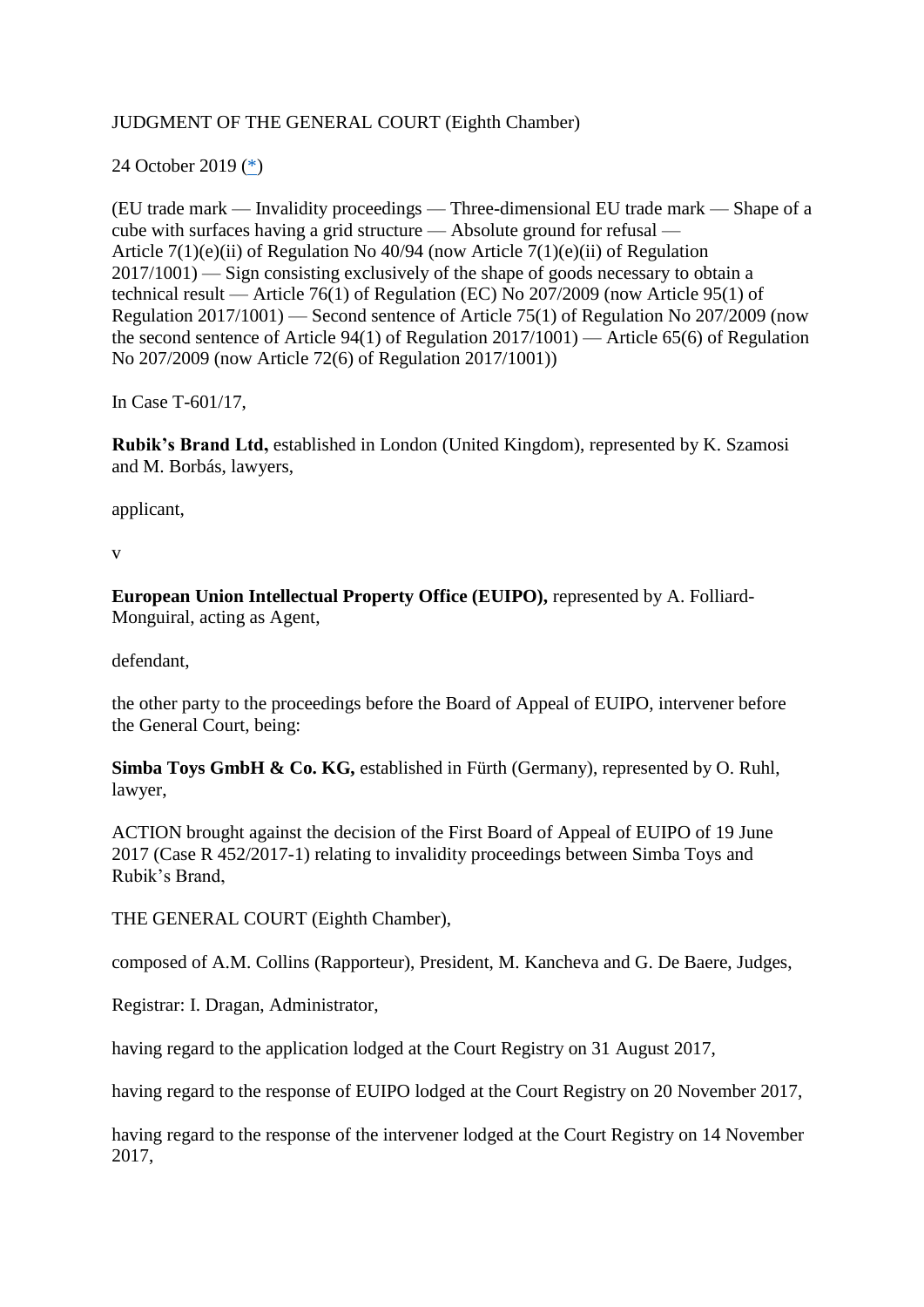having regard to the measures of organisation of procedure of 22 November 2018,

further to the hearing on 23 January 2019,

gives the following

# **Judgment**

### **Background to the dispute**

1 On 1 April 1996, Seven Towns Ltd filed an application for registration of an EU trade mark with the European Union Intellectual Property Office (EUIPO) pursuant to Council Regulation (EC) No 40/94 of 20 December 1993 on the Community trade mark (OJ 1994 L 11, p. 1), as amended (replaced by Council Regulation (EC) No 207/2009 of 26 February 2009 on the European Union trade mark (OJ 2009 L 78, p. 1), as amended, itself replaced by Regulation (EU) 2017/1001 of the European Parliament and of the Council of 14 June 2017 on the European Union trade mark (OJ 2017 L 154, p. 1)).

2 Registration as a mark was sought for the three-dimensional sign reproduced below:



3 Seven Towns did not claim any particular colour for that mark and provided no description of it.

4 The goods in respect of which registration was sought are in Class 28 of the Nice Agreement concerning the International Classification of Goods and Services for the Purposes of the Registration of Marks of 15 June 1957, as revised and amended, and correspond to the following description: 'three-dimensional puzzles'.

5 On 6 April 1999, the contested mark was registered as an EU trade mark under No 162 784. It was renewed on 10 November 2006 and 14 February 2016. On 12 February 2014, the transfer of the contested mark to the applicant, Rubik's Brand Ltd, was entered in the EUIPO register.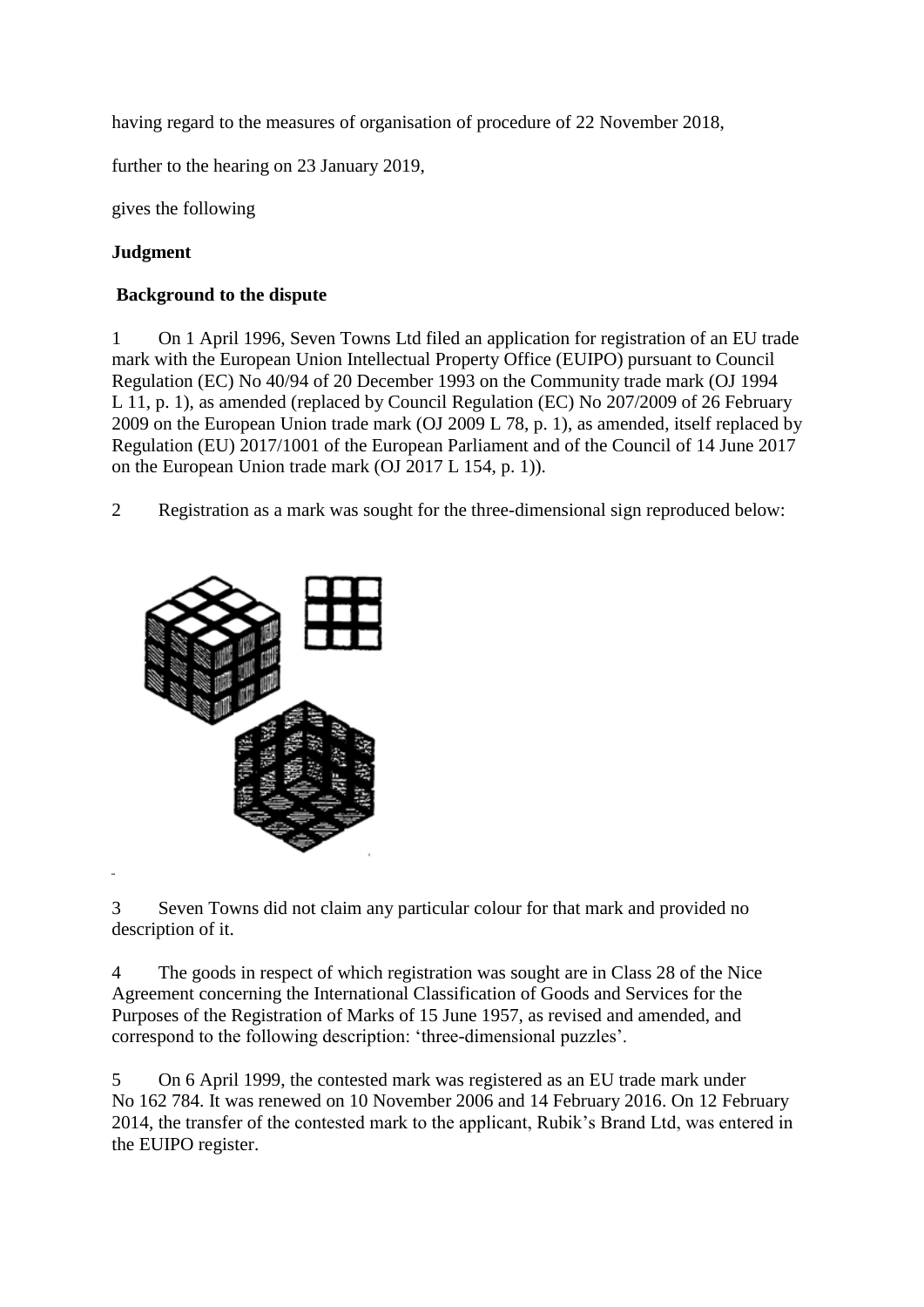6 On 15 November 2006, the intervener, Simba Toys GmbH & Co. KG, filed an application for a declaration of invalidity of the contested mark pursuant to Article  $51(1)(a)$ of Regulation No 40/94 (now Article 59(1)(a) of Regulation 2017/1001), read in conjunction with Article 7(1)(a) to (c) and (e) of Regulation No  $\frac{40}{94}$  (now Article 7(1)(a) to (c) and (e) of Regulation 2017/1001).

7 By decision of 14 October 2008, the Cancellation Division rejected the application for a declaration of invalidity in its entirety.

8 On 23 October 2008, the intervener filed a notice of appeal with EUIPO, pursuant to Articles 57 to 62 of Regulation No 40/94 (subsequently Articles 58 to 64 of Regulation No 207/2009, and now Articles 66 to 71 of Regulation 2017/1001), against that decision. In support of its appeal, it alleged infringement of Article 7(1)(a) to (c) and (e) of Regulation No 40/94.

9 By decision of 1 September 2009 ('the first decision'), the Second Board of Appeal of EUIPO confirmed the decision of the Cancellation Division and dismissed the appeal.

10 The Board of Appeal considered, inter alia, that the registration of the contested mark was not contrary to Article 7(1)(e)(ii) of Regulation No 40/94 (now Article 7(1)(e)(ii) of Regulation 2017/1001), under which signs consisting exclusively of the shape of goods which is necessary to obtain a technical result are not to be registered. In that regard, it observed that it was apparent from settled case-law that the grounds for invalidating a threedimensional trade mark pursuant to that provision had to be founded only on the examination of the representation of the mark as filed and not on any alleged or supposed invisible features. It stated that, in the present case, the representation consisted of 'three perspectives of a 3 x 3 x 3 cube, where each square facet [was] separated from neighbouring facets by a black contour' and that those graphic representations were not suggestive of any particular function, even where the goods concerned, namely 'three-dimensional puzzles', were taken into account. It took the view that it did not have to consider 'the well-known rotating capability of the vertical and horizontal lattices of the "Rubik's Cube", and illegitimately read the functionality back into the representations', before observing that the 'cubic grid structure' did not give any indication as to its function, or even if it has any function at all, and that it was impossible to conclude that it could 'impart some technical advantage or effect in the domain of three-dimensional puzzles'. Lastly, it stated that the shape was regular and geometric and that it did not contain any 'clues to the puzzle that it [embodied]'.

11 By application lodged at the Registry of the General Court on 6 November 2009, the intervener brought an action for annulment of the first decision. That case was registered as Case T-450/09.

12 In support of its action, the intervener relied on eight pleas in law. The second plea alleged infringement of Article 7(1)(e)(ii) of Regulation No 40/94.

13 By judgment of 25 November 2014, *Simba Toys* v *OHIM* — *Seven Towns (Shape of a cube with surfaces having a grid structure)* (T-450/09, EU:T:2014:983) ('the original judgment'), the General Court dismissed the action and ordered the intervener to pay the costs.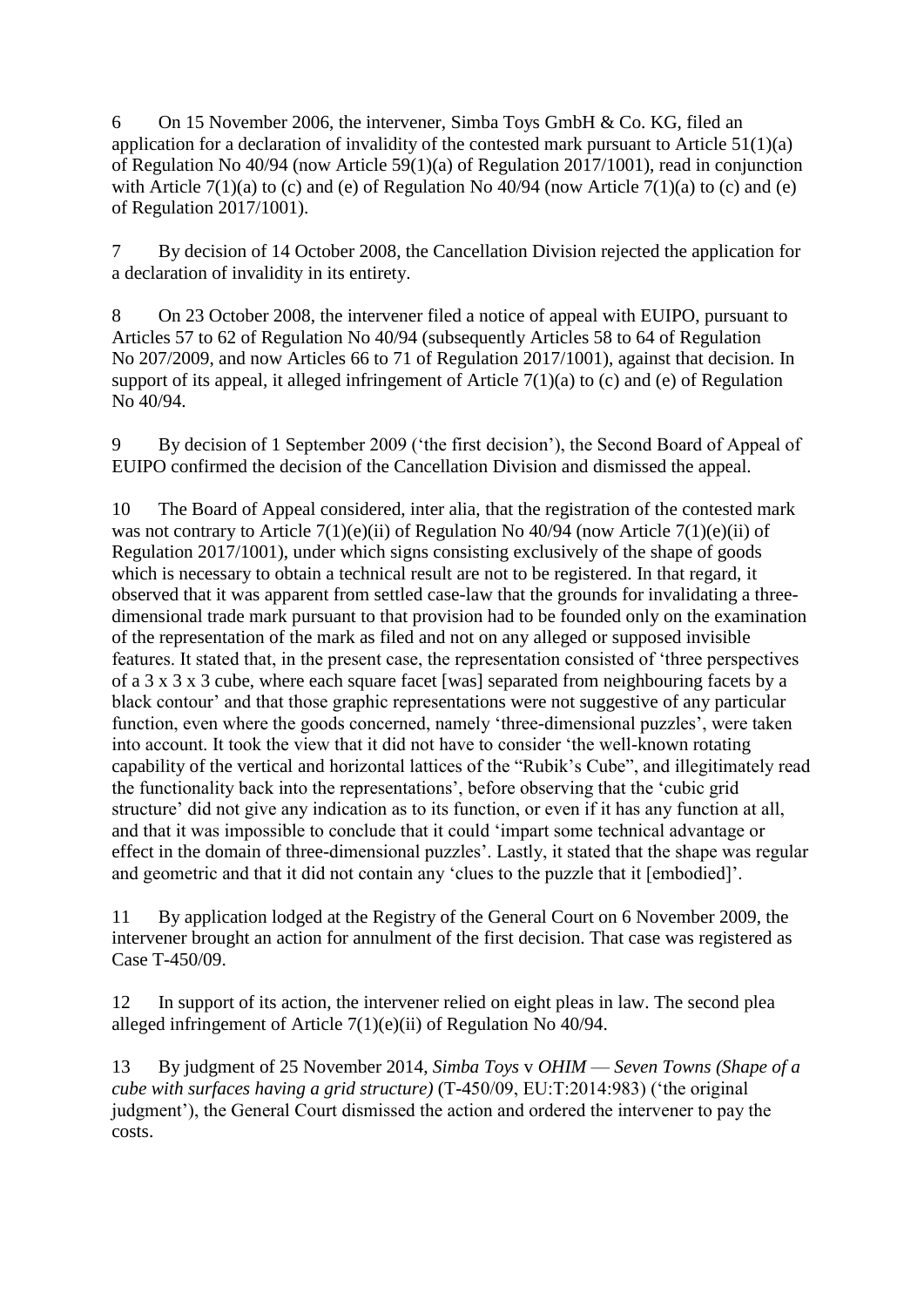14 With regard to the second plea, the General Court found that the 'essential characteristics' of the contested mark consisted of, on the one hand, a cube, and, on the other, a grid structure which appears on each surface of that cube. It took the view that those essential characteristics did not perform a technical function of the goods at issue. It dismissed inter alia the intervener's arguments concerning the rotating capability of the individual elements of the cube in question, which are reflected by those black lines, by observing that those arguments were essentially based on knowledge of the rotating capability of the vertical and horizontal lattices of the 'Rubik's cube', and that that capability cannot result from the characteristics of the shape presented, but at most from an invisible mechanism internal to the cube. According to the General Court, the Board of Appeal was right not to have included that invisible element in its analysis of the functionality of the essential characteristics of the contested mark. In that context, it found that inferring the existence of an internal rotating mechanism from the graphic representations of that mark would not have complied with the requirements that any inference must be drawn as objectively as possible from the shape in question, as represented graphically, and must be sufficiently certain. Thus, like the Board of Appeal, it took the view that the grid structure did not perform any technical function, as the fact that it had the effect of dividing visually each surface of that cube into nine equal square elements cannot constitute such a function for the purposes of the relevant case-law. It concluded that the grid structure constituted above all a decorative and imaginative element which played an important role in the shape in question as an indication of origin.

15 By application lodged at the Registry of the Court of Justice on 26 January 2015, the intervener lodged an appeal against the original judgment.

16 By judgment of 10 November 2016, *Simba Toys* v *EUIPO* (C-30/15 P, EU:C:2016:849) ('the judgment on appeal'), the Court of Justice set aside the original judgment and gave final judgment in the matter by annulling the first decision.

17 In support of its appeal, the intervener relied on six grounds. By its first ground, it submitted that the General Court, in paragraphs 50 to 77 of the original judgment, had infringed Article 7(1)(e)(ii) of Regulation No 40/94.

18 The Court of Justice examined only that ground, which it upheld, relying, in particular, on the following considerations:

– the General Court's assessment that the Board of Appeal correctly identified the essential characteristics of the contested mark as a cube and a grid structure on each surface of that cube is not challenged in the appeal (judgment on appeal, paragraph 41);

– as to the question of whether such essential characteristics perform a technical function of the product, the General Court erred in law by rejecting the intervener's argument that the black lines and, more generally, the grid structure on each surface of the cube at issue perform a technical function (judgment on appeal, paragraphs 42 to 45);

in order to analyse the functionality of a sign for the purposes of Article  $7(1)(e)(ii)$  of Regulation No 40/94, which concerns only signs which consist of the shape of the actual goods, the essential characteristics of a shape must be assessed in the light of the technical function of the actual goods concerned (judgment on appeal, paragraph 46);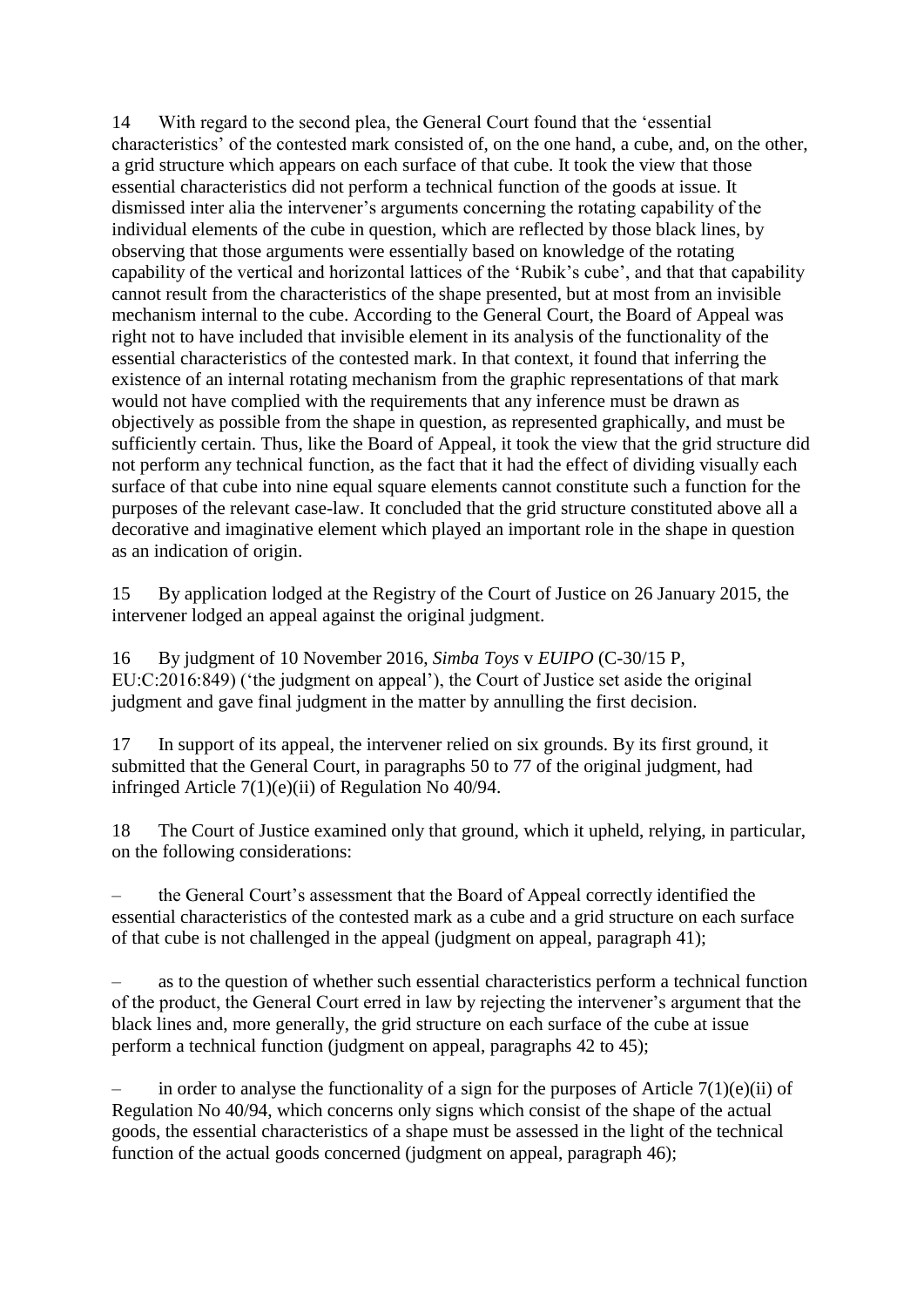– thus, and given that it is not disputed that the sign at issue consists of the shape of the actual goods and not of an abstract shape, the General Court should have defined the technical function of the actual goods at issue, namely a three-dimensional puzzle, and it should have taken that into account when assessing the functionality of the essential characteristics of that sign (judgment on appeal, paragraph 47);

while it was necessary, for the purpose of that analysis, to proceed on the basis of the shape at issue, as represented graphically, that analysis could not be made without taking into consideration, where appropriate, the additional elements relating to the function of the actual goods at issue (judgment on appeal, paragraph 48);

– first, it follows from the case-law of the Court of Justice that, when examining the functional characteristics of a sign, the competent authority may carry out a detailed examination that takes into account material relevant to identifying appropriately the essential characteristics of a sign, in addition to the graphic representation and any descriptions filed at the time of the application for registration (judgment on appeal, paragraph 49);

– secondly, in each of the cases which gave rise to the judgments of 18 June 2002, *Philips* (C-299/99, EU:C:2002:377); of 14 September 2010, *Lego Juris* v *OHIM* (C-48/09 P, EU:C:2010:516); and of 6 March 2014, *Pi-Design and Others* v *Yoshida Metal Industry* (C-337/12 P to C-340/12 P, not published, EU:C:2014:129), the competent authorities would not have been able to analyse the shape concerned solely on the basis of its graphic representation without using additional information on the actual goods (judgment on appeal, paragraph 50);

it follows that the General Court interpreted the criteria for assessing Article  $7(1)(e)(ii)$ of Regulation No 40/94 too narrowly, in that it took the view that for the purpose of examining the functionality of the essential characteristics of the sign concerned, in particular the grid structure on each surface of the cube, the shape at issue, as represented graphically, should have been taken as a basis, without it being necessary to take into consideration any additional circumstances which an objective observer would not have been able to 'fathom precisely' on the basis of the graphic representations of the contested mark, such as the rotating capability of individual elements in a three-dimensional 'Rubik's Cube'-type puzzle (judgment on appeal, paragraph 51);

– in addition, the fact that the contested mark was registered for 'three-dimensional puzzles' in general, that is to say, without being restricted to those that have a rotating capability, and that the proprietor of that mark did not append to its application for registration a description specifying that the shape at issue had such a rotating capability, cannot preclude account from being taken of the technical function of the actual goods represented by the sign at issue for the purpose of examining the functionality of the essential characteristics of that sign, as the proprietor of the mark would otherwise be allowed to broaden the scope of the protection arising from the registration thereof to cover every type of puzzle with a similar shape, namely any three-dimensional puzzle with cube-shaped elements, regardless of the principles by which it functions, which would be contrary to the objective pursued by Article 7(1)(e)(ii) of Regulation No 40/94 (judgment on appeal, paragraphs 52 and 53).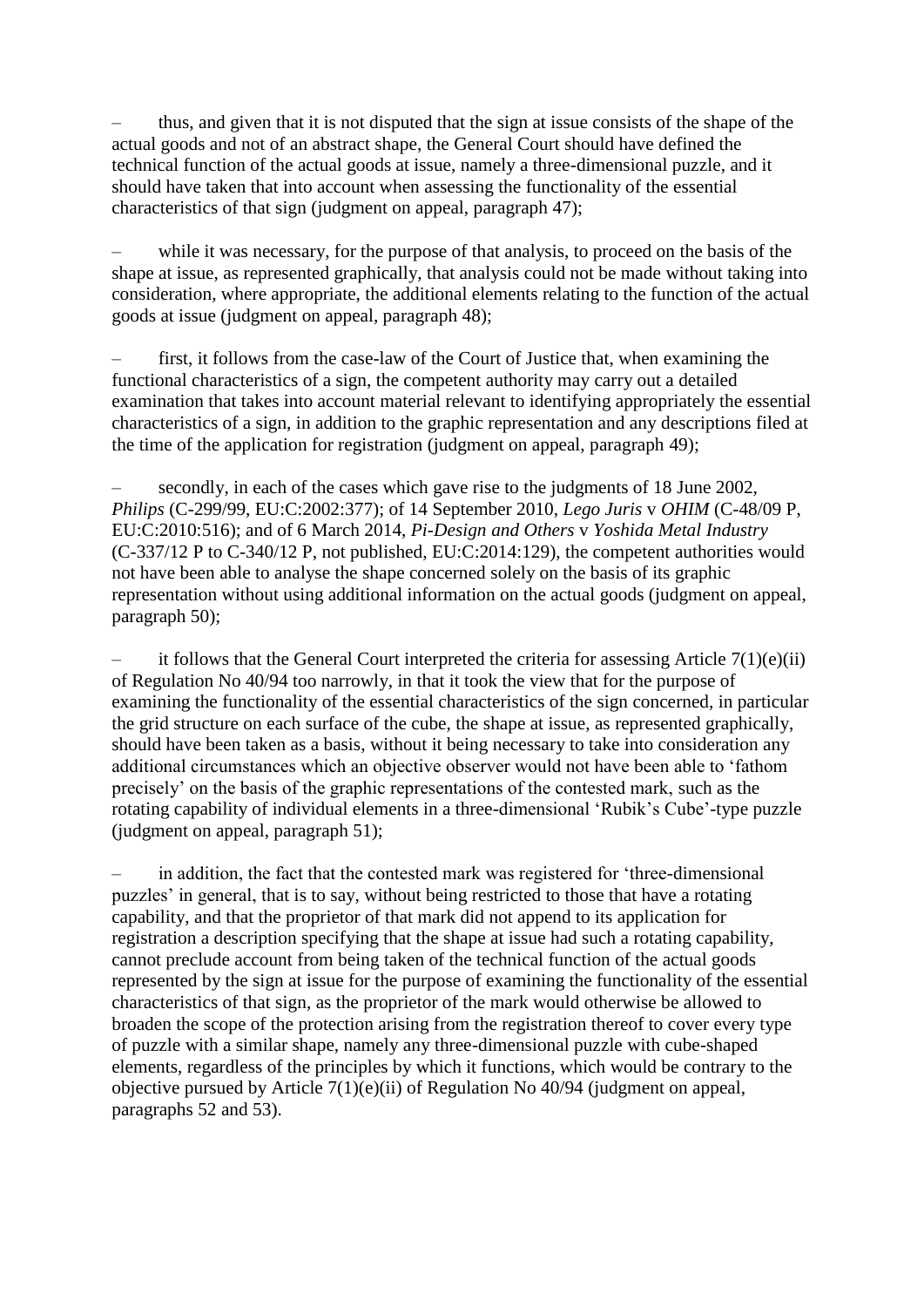19 Further to the judgment on appeal, by decision of 6 March 2017 the Presidium of the Boards of Appeal of EUIPO referred the case to the First Board of Appeal as Case R 452/2017-1.

20 By decision of 19 June 2017 ('the contested decision'), the First Board of Appeal of EUIPO allowed the appeal in Case R 452/2017-1, annulled the decision of the Cancellation Division of 14 October 2008 and declared the contested mark invalid in respect of the goods for which it had been registered.

21 In the contested decision, firstly, the Board of Appeal stated that, following the annulment of the first decision by the judgment on appeal, it fell to it to 'render, on the subject matter of the appeal, a new decision which is based on a correct application of Article 7(1)(e)(ii) of [Regulation No 40/94]' (paragraph 15 of the contested decision).

22 Next, having declared the appeal admissible (paragraph 16 of the contested decision), the Board of Appeal concluded that the contested mark had been registered in breach of Article 7(1)(e)(ii) of Regulation No 40/94 (paragraphs 17 and 45 of the contested decision).

23 In order to reach that conclusion, in the first place, the Board of Appeal identified the essential characteristics of the sign in question. It observed, on the one hand, that those characteristics had to result from the graphic representation of the sign and, on the other hand, that the applicant had qualified that sign as 'three-dimensional' and had not claimed any particular colours or provided any description. It stated, taking as a basis the perception of a 'reasonably discerning observer', that, in the present case, the representation of the sign revealed three essential characteristics, namely 'the overall cube shape', 'the black lines and the little squares on each face of the cube' and 'the differences in the colours on the six faces of the cube' (paragraphs 22 and 23).

24 In the second place, the Board of Appeal examined whether those essential characteristics were necessary to obtain a technical result (paragraphs 24 to 45).

25 In that regard, first, the Board of Appeal observed that it was apparent from paragraph 46 of the judgment on appeal that, whenever the sign represents the aspect of an actual product, then the assessment of the functionality thereof should not be made *in abstracto* but on the basis of that actual product (paragraphs 25 and 26). In the present case, it took the view that the sign represented the aspect of the product in respect of which registration had been sought, namely a three-dimensional puzzle popularly known as the 'Rubik's Cube' (paragraphs 27 to 29). Furthermore, it defined the purpose of the product at issue as being that of a game which consists of completing a cube-shaped three-dimensional colour puzzle by generating six differently coloured faces, before specifying that 'this purpose is achieved by axially rotating, vertically and horizontally, rows of smaller cubes of different colours until the nine squares of each face of the cube show the same colour' (paragraph 32).

26 Secondly, the Board of Appeal took the view that it was in the light of the actual product concerned and its technical function, as described in paragraph 25 above, that it had to assess the essential characteristics of the sign in question in order to determine if they were necessary to obtain a technical result (paragraph 33).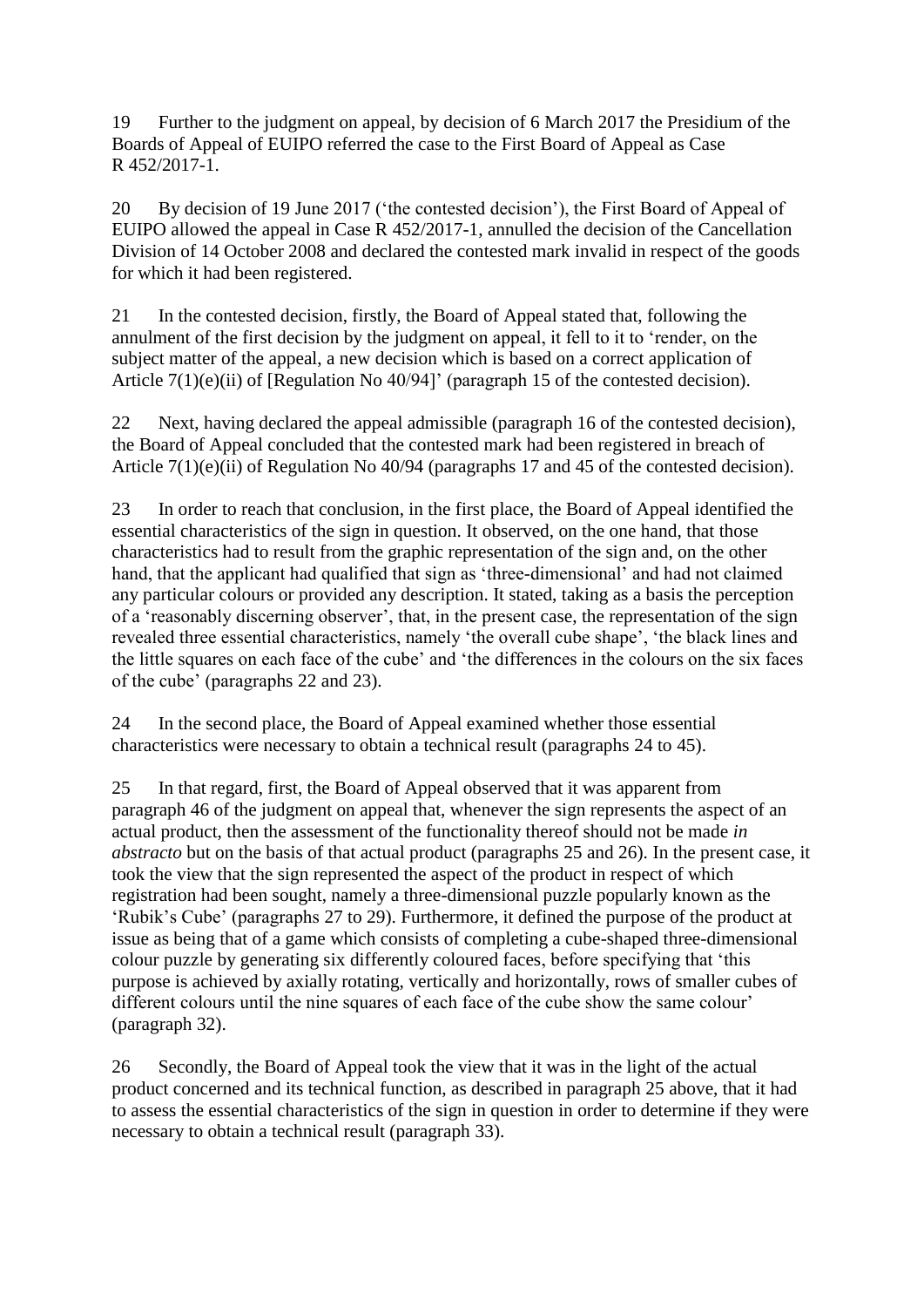27 Thus, first of all, as regards the black lines that appear, horizontally and vertically, on each of the faces of the cube, the Board of Appeal endorsed the intervener's assessment that 'they are a graphic means to represent a physical separation between individual cubes, thereby revealing the rotation functionality of the product' (paragraph 34). It considered that that assessment was corroborated by an image provided by Seven Towns on 20 June 2007 in response to the application for a declaration of invalidity. In that regard, first, it stated that, given that it had been presented as an 'example of the licensed use of the image of the "Rubik's Cube" in advertising', the picture confirmed that it represented a 'Rubik's Cube', namely precisely the three-dimensional puzzle depicted by the contested mark. Second, it stated that that picture revealed 'the aspect of the product when it [was] used in accordance with its function' and, more specifically, that 'what appear[ed], in the representation of the sign, as a black line between different rows of cubes represent[ed], in fact, the physical separation between cubes which allows a player to change the position of these cubes with respect to others in order to gather them, in the desired colour scheme, on the cube's six faces' (paragraph 38). In other words, in its view, 'the picture thus reveals not only how the product is used in accordance with its purpose but also that … the black lines represent a feature — the physical separation between cubes and rows of cubes — that is technically necessary for the product to perform its intended function: rotating rows of cubes in order to gather them in the right colours on the six faces of the puzzle' (paragraph 39). It explained that the black lines had to be considered in combination with the nine little squares that they outline because the former and the latter complement each other (paragraph 40). It added that the fact that the lines represented a 'grid' or a 'cage' was not an arbitrary feature of the sign. The aspect of a 'grid' or 'cage' is simply the result of criss-crossing, vertically and horizontally, two parallel lines amongst rows of squares; the lines are parallel because the small cubes are themselves formed, by definition, of parallel lines (paragraph 41). Lastly, it concluded that, 'since a physical separation is necessary for said rows of cubes to be rotated and that rotation is, in turn, necessary for the product to perform its technical function which is to arrange the smaller cubes coherently on each of the six [faces] of the product the black lines graphically represent a feature which is necessary for the product represented in the sign to obtain a technical result within the meaning of Article  $7(1)(e)(ii)$  of [Regulation No 40/94]' (paragraph 42).

28 Next, as regards the cube shape, the Board of Appeal took the view that, 'since the puzzle [was] made up of small cubes arranged in rows of 3 x 3, which [had to] be rotated vertically and horizontally in order to solve the puzzle by giving each face a different colour, the shape of the product [was] necessarily that of a cube' (paragraph 43).

29 Lastly, as regards the fact that the six faces of the cube have different colours, the Board of Appeal observed that the purpose of the puzzle was to rotate, horizontally and vertically, rows of cubes until each of the faces of the puzzle is covered by nine little squares of the same colour, and that the goods concerned could not achieve that purpose if all six faces had the same colour (paragraph 44).

30 In conclusion, the Board of Appeal stated that, in view of the fact that each of the essential characteristics of the sign at issue was necessary for the product represented by that sign to perform its technical function, the sign as a whole fell within the scope of the prohibition set out in Article 7(1)(e)(ii) of Regulation No 40/94 (paragraph 45).

#### **Forms of order sought**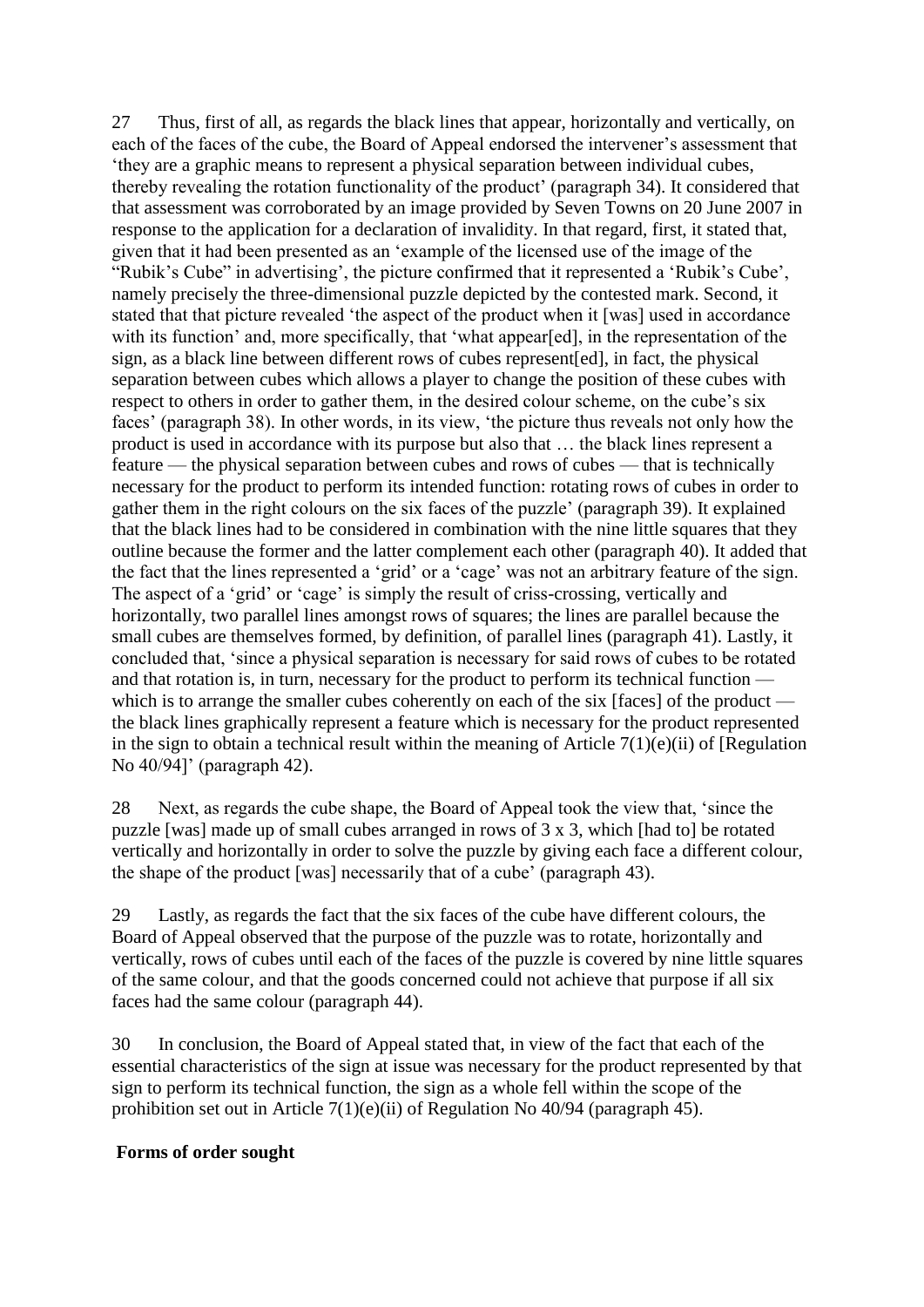- 31 The applicant claims that the Court should:
- annul the contested decision;

– order EUIPO and the intervener to pay the costs relating to the appeal proceedings and the proceedings before the General Court.

- 32 EUIPO and the intervener contend that the Court should:
- dismiss the action;
- order the applicant to pay the costs.

33 At the hearing, the intervener requested that, in the event that the General Court annuls the contested decision on the ground that the Board of Appeal erred in identifying three, rather than two, essential characteristics in the present case, no order for costs be made against it and its own costs be borne by EUIPO.

#### **Law**

34 In support of its action, the applicant relies on four pleas in law. The first plea alleges infringement of Article 7(1)(e)(ii) of Regulation No 40/94. The second plea alleges infringement of Article 76(1) of Regulation No 207/2009 (now Article 95(1) of Regulation 2017/1001). The third plea alleges infringement of the second sentence of Article 75(1) of Regulation No 207/2009 (now the second sentence of Article 94(1) of Regulation 2017/1001). The fourth plea alleges infringement of Article 65(6) of Regulation No 207/2009 (now Article 72(6) of Regulation 2017/1001).

35 As a preliminary point, it should be borne in mind that, in the present case, the application for registration of an EU trade mark was filed with EUIPO on 1 April 1996, namely before 13 April 2009, the date on which Regulation No 207/2009, repealing and replacing Regulation No 40/94, entered into force. In addition, one of the regulations that has entered into force since then, on 23 March 2016, is Regulation (EU) 2015/2424 of the European Parliament and of the Council of 16 December 2015 amending Regulation No 207/2009 and Commission Regulation (EC) No 2868/95 implementing Regulation (EC) No 40/94 and repealing Commission Regulation (EC) No 2869/95 on the fees payable to the Office for Harmonisation in the Internal Market (Trade Marks and Designs) (OJ 2015 L 341, p. 21). In the light of the date on which the application for registration was filed in the present case, the present dispute remains governed by Regulation No 40/94, at least with regard to those provisions which are not strictly procedural (judgment on appeal, paragraph 3; see also, to that effect, judgment of 20 November 2014, *Intra-Presse* v *Golden Balls*, C-581/13 P and C-582/13 P, not published, EU:C:2014:2387, paragraph 2). As regards that point, it should be noted that the provisions of Article 7(1)(e)(ii) of Regulation No 40/94 have been reproduced word for word in Article 7 of Regulation No 207/2009.

#### *The first plea, alleging infringement of Article 7(1)(e)(ii) of Regulation No 40/94*

#### *Preliminary observations*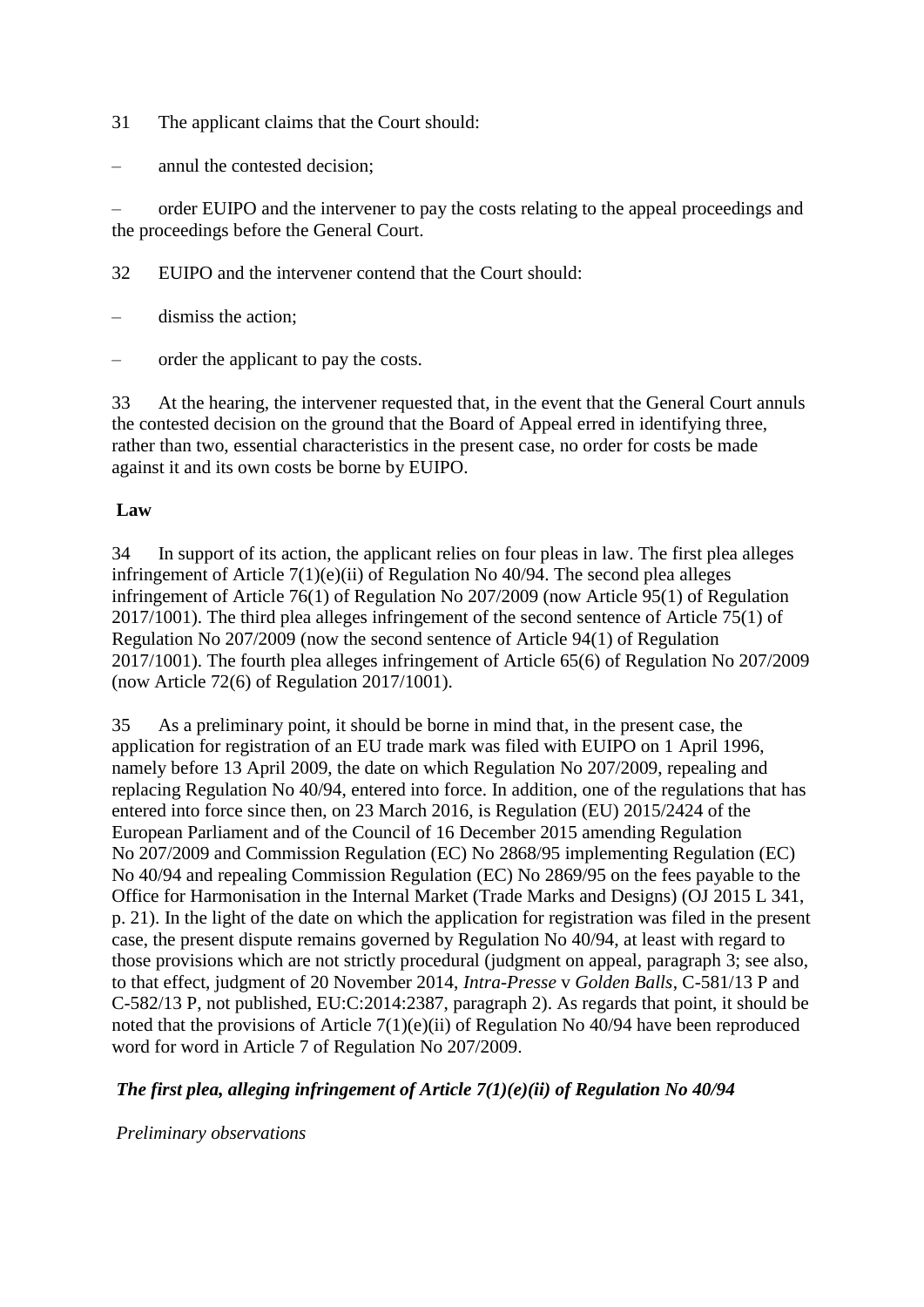36 The first plea relied on by the applicant is in two parts. In the first part, it submits that the Board of Appeal did not correctly identify the essential characteristics of the contested mark. In the second part, it criticises the Board of Appeal for having interpreted and defined the intended technical result of the goods concerned too narrowly and for having incorrectly assessed the functionality of the essential characteristics identified.

37 Before examining each of those two parts, the intervener's claim that the first plea is inadmissible must be rejected as it is clear from the judgment on appeal that the contested mark fell within the scope of the prohibition laid down in Article  $7(1)(e)(ii)$  of Regulation No 40/94, and that, as a result, in order to enforce that judgment, the Board of Appeal should have confined itself to declaring that mark invalid.

38 In the judgment on appeal, the Court of Justice set aside the original judgment in its entirety on the ground that, in essence, the General Court had interpreted the criteria for assessing Article 7(1)(e)(ii) of Regulation No 40/94 too narrowly in taking the view that, for the purpose of examining the functionality of the essential characteristics of the sign concerned, the shape at issue, as represented graphically, should have been taken as a basis, without it being necessary to take into consideration any additional circumstances which an objective observer would not have been able to 'fathom precisely' on the basis of the graphic representations of the contested mark, such as the rotating capability of individual elements in a three-dimensional 'Rubik's Cube'-type puzzle. Next, giving a final judgment on the second plea of the action at first instance, alleging infringement of Article 7(1)(e)(ii) of Regulation No 40/94, the Court of Justice considered that, for the reason stated above, that plea was well founded and, consequently, annulled the first decision in its entirety. In that regard, it should be noted that, contrary to the intervener's assertions, in the judgment on appeal, the Court of Justice did not, itself, apply the criteria for assessing Article 7(1)(e)(ii) of Regulation No 40/94 to the facts of the case. It ruled only on the relevance of the legal criteria applied by the General Court when carrying out the assessment of the functionality of the functional characteristics of the sign at issue and of the factors taken into consideration to that end.

39 Thus, in accordance with Article 65(6) of Regulation No 207/2009, it was for the Board of Appeal to re-assess the appeal that had been brought before it, taking into account both the operative part and the grounds of the judgment on appeal. In that context, it was entitled to re-examine all the aspects of the decision being appealed and was therefore under no obligation to confine itself to declaring the contested mark invalid.

40 In addition, it should be borne in mind that trade mark law constitutes an essential element in the system of competition in the European Union. In that system, each undertaking must, in order to attract and retain customers by the quality of its goods or services, be able to have registered as trade marks signs enabling the consumer, without any possibility of confusion, to distinguish those goods or services from others which have another origin (see judgment of 14 September 2010, *Lego Juris* v *OHIM*, C-48/09 P, EU:C:2010:516, paragraph 38 and the case-law cited).

41 As is apparent from Article 4 of Regulation No 40/94 (now Article 4 of Regulation 2017/1001), a sign representing the shape of a product is one of the signs that may constitute a mark provided that, first, it is capable of being represented graphically and, secondly, it is capable of distinguishing the product or service of one undertaking from those of other undertakings (see, to that effect, judgments of 29 April 2004, *Henkel* v *OHIM*, C-456/01 P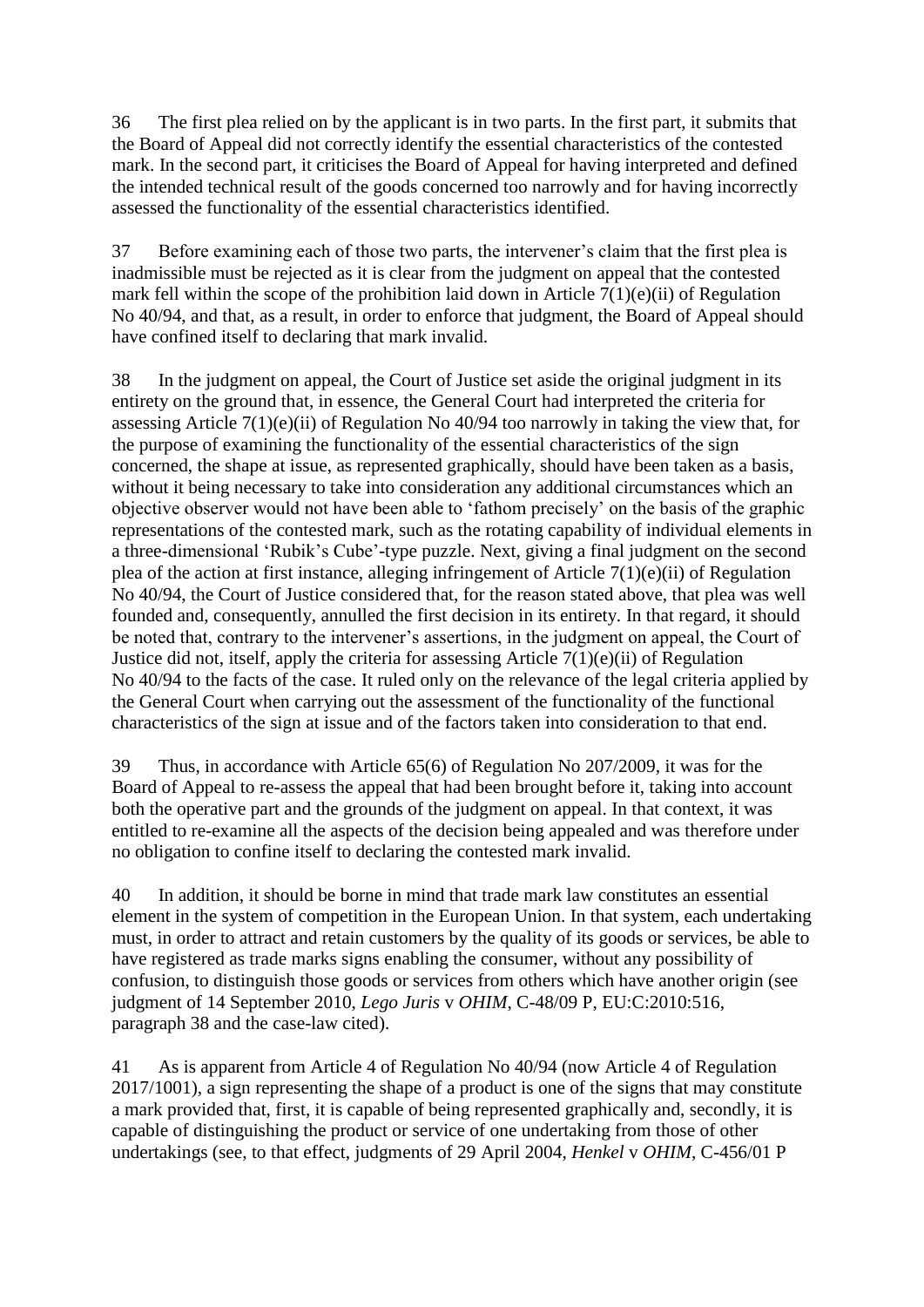and C-457/01 P, EU:C:2004:258, paragraphs 30 and 31, and of 14 September 2010, *Lego Juris* v *OHIM*, C-48/09 P, EU:C:2010:516, paragraph 39).

42 Under Article 7(1)(e)(ii) of Regulation No 40/94, however, signs which consist exclusively of the shape of goods which is necessary to obtain a technical result are not to be registered.

43 According to settled case-law, each of the grounds for refusal to register listed in Article 7(1) of Regulation No 40/94 must be interpreted in the light of the underlying public interest. In that context, the Court of Justice has pointed out that Article  $7(1)(e)(ii)$  of Regulation No 40/94 seeks to prevent trade mark law from granting an undertaking a monopoly on technical solutions or functional characteristics of a product (see judgment on appeal, paragraph 39 and the case-law cited).

44 In particular, when the shape of a product merely incorporates the technical solution developed by the manufacturer of that product and patented by it, protection of that shape as a trade mark once the patent has expired would considerably and permanently reduce the opportunity for other undertakings to use that technical solution. In the system of intellectual property rights developed in the European Union, technical solutions are capable of being granted protection only for a limited period, so that subsequently they may be freely used by all economic operators (judgment of 14 September 2010, *Lego Juris* v *OHIM*, C-48/09 P, EU:C:2010:516, paragraph 46).

45 By restricting the ground for refusal set out in Article 7(1)(e)(ii) of Regulation No 40/94 to signs which consist 'exclusively' of the shape of goods which is 'necessary' to obtain a technical result, the legislature duly took into account that any shape of goods was, to a certain extent, functional and that it would therefore be inappropriate to refuse to register a shape of goods as a trade mark solely on the ground that it has functional characteristics. By the terms 'exclusively' and 'necessary', that provision ensures that solely shapes of goods which only incorporate a technical solution, and whose registration as a trade mark would therefore actually impede the use of that technical solution by other undertakings, are not to be registered (judgment of 14 September 2010, *Lego Juris* v *OHIM*, C-48/09 P, EU:C:2010:516, paragraph 48).

46 As regards the shape which is 'necessary' to obtain the intended technical result, that condition does not mean that the shape at issue must be the only one capable of obtaining that result (see, to that effect, judgment of 14 September 2010, *Lego Juris* v *OHIM*, C-48/09 P, EU:C:2010:516, paragraph 83). Thus, there may be alternative shapes, with other dimensions or another design, capable of achieving the same result. Registration as a trade mark of a purely functional shape makes it possible to prevent other undertakings not only from using the same shape, but also from using similar shapes (see, to that effect, judgment of 14 September 2010, *Lego Juris* v *OHIM*, C-48/09 P, EU:C:2010:516, paragraph 56, and Opinion of Advocate General Szpunar in *Simba Toys* v *EUIPO*, C-30/15 P, EU:C:2016:350, point 55 and the case-law cited).

47 It is also apparent from settled case-law that the correct application of Article 7(1)(e)(ii) of Regulation No 40/94 requires that the essential characteristics of the three-dimensional sign at issue be properly identified by the authority deciding on the application for registration of the sign as a trade mark (see judgment of 6 March 2014, *Pi-Design and Others* v *Yoshida Metal Industry*, C-337/12 P to C-340/12 P, not published,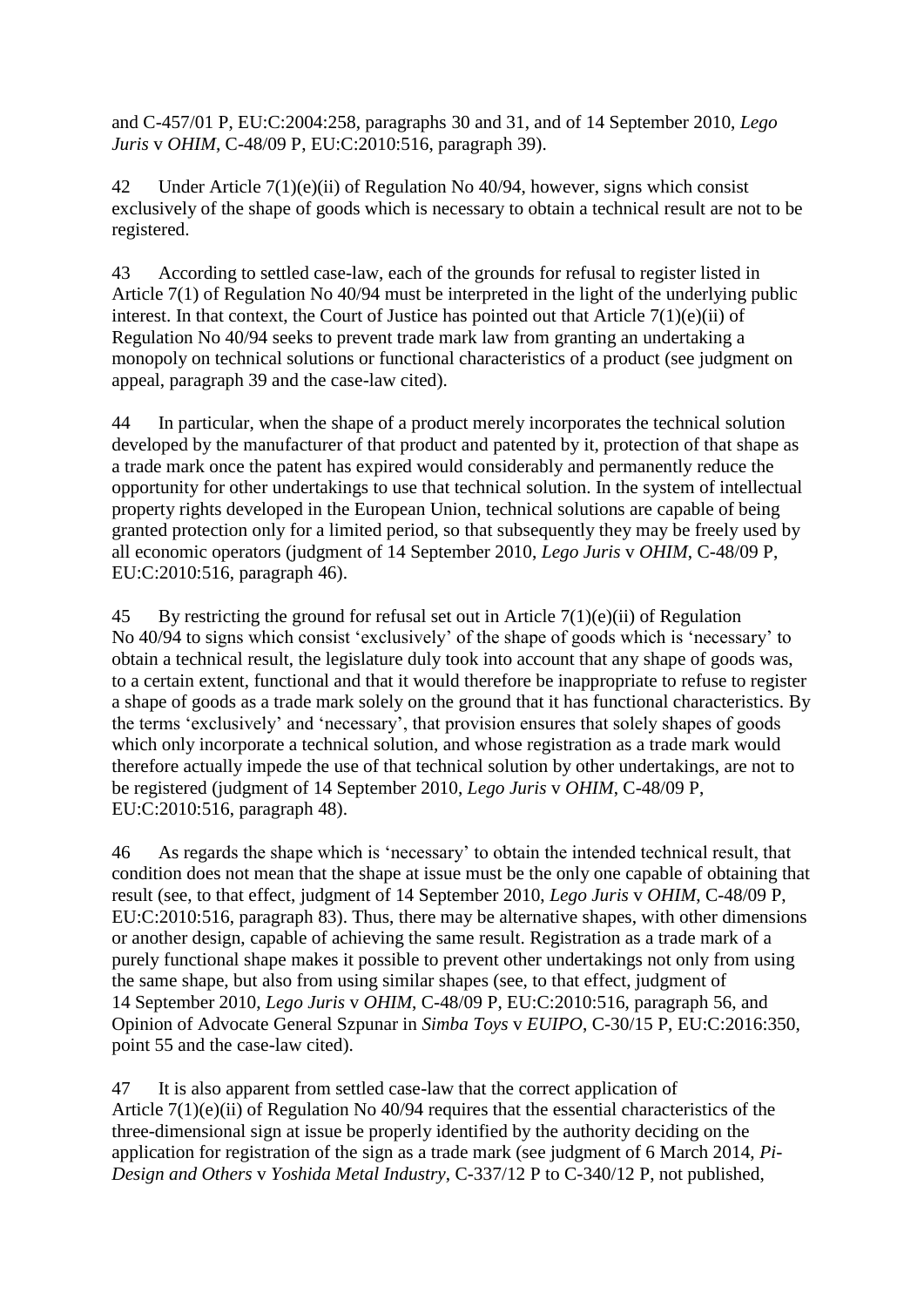EU:C:2014:129, paragraph 46 and the case-law cited). The expression 'essential characteristics' must be understood as referring to the most important elements of the sign (judgment of 14 September 2010, *Lego Juris* v *OHIM*, C-48/09 P, EU:C:2010:516, paragraphs 68 and 69).

48 The identification of the essential characteristics of a sign must be carried out on a case-by-case basis, there being no hierarchy that applies systematically between the various types of elements of which a sign may consist. In determining the essential characteristics of a sign, the competent authority may either base its assessment directly on the overall impression produced by the sign, or first examine in turn each of the components of the sign concerned (see judgment of 14 September 2010, *Lego Juris* v *OHIM*, C-48/09 P, EU:C:2010:516, paragraph 70 and the case-law cited).

49 In particular, as the Court of Justice observed in paragraph 71 of the judgment of 14 September 2010, *Lego Juris* v *OHIM* (C-48/09 P, EU:C:2010:516), the identification of the essential characteristics of a sign with a view to a possible application of the ground for refusal of registration under Article 7(1)(e)(ii) of Regulation No 40/94 may, depending on the case, and in particular in view of the degree of complexity of that sign, be carried out by means of a simple visual analysis of the sign or, on the other hand, be based on a detailed examination in which relevant criteria of assessment are taken into account, such as surveys or expert opinions, or data relating to intellectual property rights conferred previously in respect of the goods concerned.

50 Once the sign's essential characteristics have been identified, EUIPO still has to ascertain whether they all perform a technical function with regard to the goods at issue. Article 7(1)(e)(ii) of Regulation No 40/94 cannot be applicable where the application for registration as a trade mark relates to a shape of goods in which a non-functional element, such as a decorative or imaginative element, plays an important role (judgment of 14 September 2010, *Lego Juris* v *OHIM*, C-48/09 P, EU:C:2010:516, paragraph 72).

51 In examining the functionality of a sign for the purposes of Article  $7(1)(e)(ii)$  of Regulation No 40/94, which concerns only signs which consist of the shape of the actual goods, the functions performed by the essential characteristics of the shape must be assessed in the light of the actual goods concerned (see, to that effect, judgment on appeal, paragraph 46).

52 The technical functionality may be assessed, inter alia, by taking account of the documents relating to previous patents describing the functional elements of the shape concerned (see, to that effect, judgment of 14 September 2010, *Lego Juris* v *OHIM*, C-48/09 P, EU:C:2010:516, paragraphs 84 and 85).

53 It is in the light of those principles that the first plea should be considered.

#### *The first part, alleging incorrect identification of the essential characteristics of the contested mark*

54 The applicant submits, in the first place, that the Board of Appeal incorrectly stated that a 'reasonably discerning observer' will perceive that one face of the cube shows little squares pictured in white, and the rest of the faces are differently hatched in order to suggest different colours.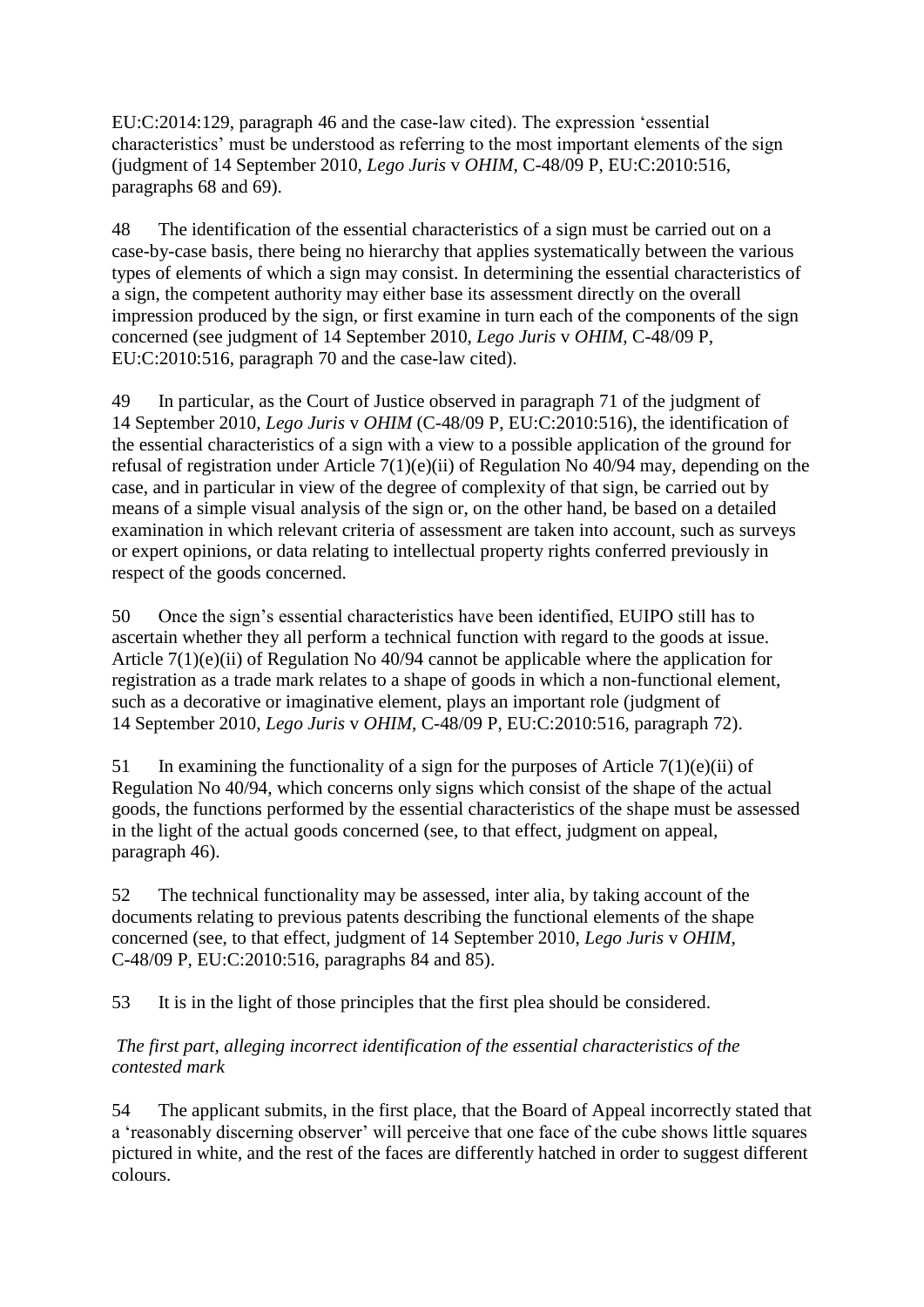55 In the second place, the applicant criticises the Board of Appeal for having taken the view that the 'differences in the colours on the six faces of the cube' constituted an essential characteristic of the contested mark.

56 In its response, EUIPO agrees with the Board of Appeal's assessment that the six colours covering each of the faces of the cube represent an essential characteristic of the contested mark. It bases that assessment on the fact that, in essence, (i) the actual product to be taken into account for the purpose of identifying the essential characteristics is the 'specific Rubik's Cube' and (ii) in the absence of colours or 'any other symbol' on each of the faces of the cube, the product would not function as a puzzle.

57 However, in its response to the written questions put by the General Court, EUIPO states that there is nothing to support the view that the Board of Appeal carried out the identification of the essential characteristics 'by reference to the "actual goods" (that is, a "Rubik's Cube")'. It argues that the Board of Appeal identified those characteristics on the basis of the representation of the contested mark, taking into account, at best, the nature of the goods applied for, that is, three-dimensional puzzles in general, 'as a factor corroborating that the different shadings used on the contested mark's representation denote various colours'. If the surface of the cube were not covered by different colours or symbols, the product would not function as a puzzle.

58 In its reply to the written questions put by the General Court, EUIPO also argues that 'even if the Board of Appeal had committed an error in including colours as one of the essential characteristics of the contested sign — *quod non* —, this would not lead to the annulment of the contested decision'.

59 At the hearing, EUIPO again changed its position, stating that the Board of Appeal had incorrectly identified the essential characteristics of the contested mark by taking into account the actual goods concerned, in the present case the 'Rubik's Cube', and therefore by identifying, among those essential characteristics, the differences in the colours on the faces of the cube. It explained that that assessment of the Board of Appeal was based on an incorrect interpretation of paragraph 46 of the judgment on appeal (see paragraph 18 above), which was worded ambiguously. It added that account could be taken of the fact that the faces of the cube had different colours in the context of the second stage of the analysis, that is, the analysis to determine whether the essential characteristics perform a technical function. Lastly, it reiterated that the error thus made by the Board of Appeal did not affect the legality of the contested decision.

60 The intervener asserts that the differences in the colours on the six faces of the cube are not an essential characteristic of the contested mark. However, it contends that that fact does not affect the legality of the contested decision.

61 In the present case, it must be noted that, as is apparent from paragraph 22 of the contested decision, in order to identify the essential characteristics of the contested mark, the Board of Appeal relied, as it had to, on the graphic representation of that mark.

62 It is apparent from the same paragraph of the contested decision and it was confirmed by EUIPO in response to a written question put by the General Court and at the hearing that, to carry out that identification, the Board of Appeal, after observing that the applicant had neither claimed any particular colours nor provided any description, took solely as a basis the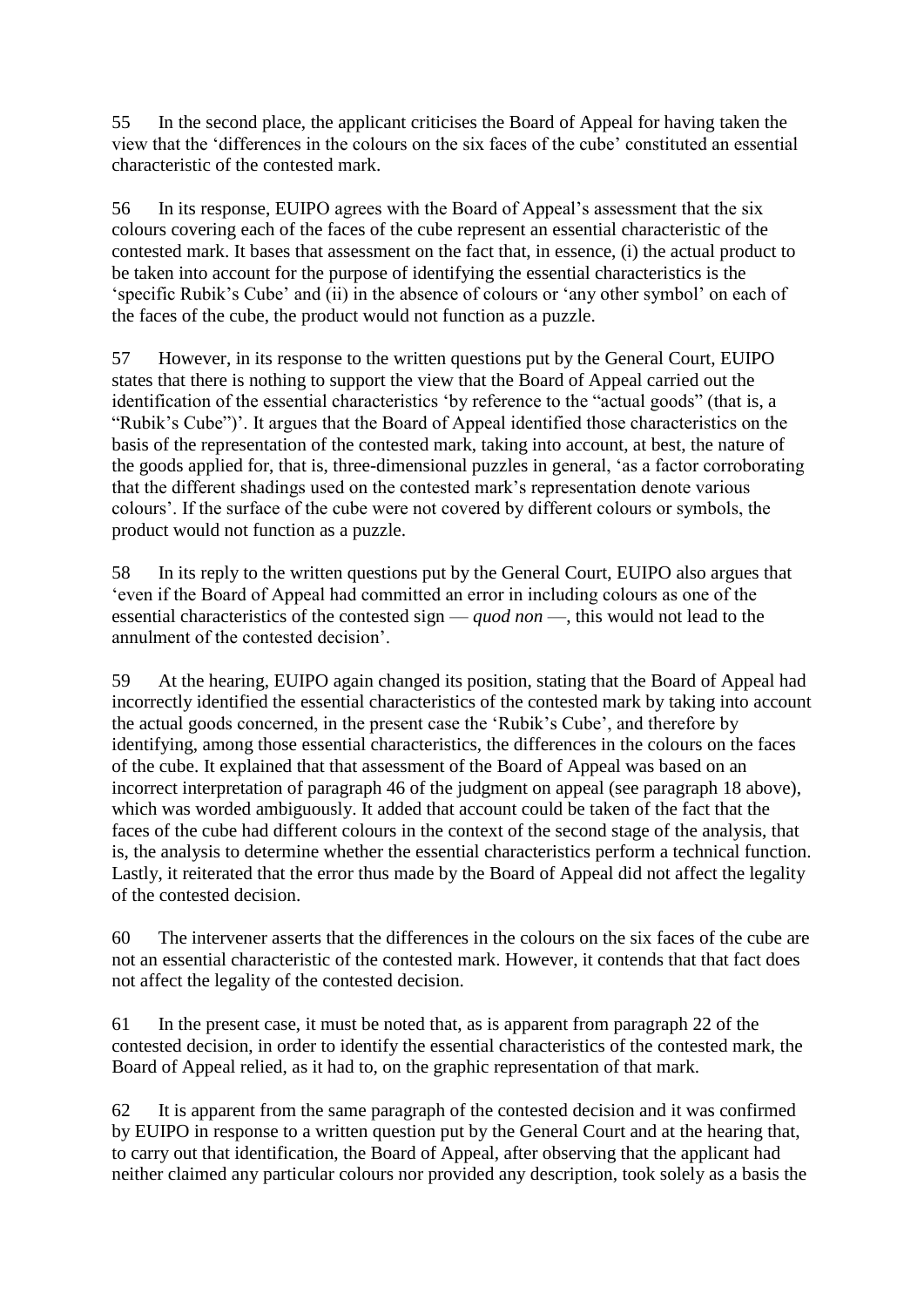perception of a 'reasonably discerning observer'. It thus limited itself, as permitted by the case-law (see paragraph 49 above), to carrying out a simple visual analysis of the sign at issue.

63 On that basis, again in paragraph 22 of the contested decision, the Board of Appeal considered that the sign will be perceived as 'the representation, in three views, of a cube, the first view showing only one face, the second and the third views showing, each of them, three faces; each of the six faces is itself partitioned into nine small squares separated by thick black lines; one face of the cube shows little squares pictured in white, and the rest of the faces are differently hatched (vertical lines, diagonal lines, dots, etc.) in order to suggest different colours'. It concluded, in paragraph 23 of the contested decision, that the graphic representation of the contested mark revealed the following three essential characteristics: firstly, 'the overall cube shape'; secondly, 'the black lines and the resulting little squares on each face of the cube'; and thirdly, 'the differences in the colours on the six faces of the cube'.

64 The applicant does not contest the Board of Appeal's assessment that 'the overall cube shape' and 'the black lines and resulting little squares on each face of the cube' are essential characteristics of the contested mark. Moreover, that assessment can only be endorsed given that a simple visual analysis of the graphic representation of the contested mark enables those elements to be perceived clearly and given that they are the most important elements of the shape, within the meaning of Regulation No 40/94, constituting that mark, independently of the other characteristics of that mark.

65 On the other hand, it must be held that the Board of Appeal made an error of assessment in identifying the essential characteristics of the contested mark by including 'the differences in the colours on the six faces of the cube' as one of those characteristics. In that regard, it should be noted that, by those words, contrary to what EUIPO contends in its reply to a written question put by the General Court, the Board of Appeal clearly intended to state that the six faces of the cube were covered by six different colours (see, inter alia, paragraph 44 of the contested decision).

66 First of all, it cannot be asserted, on the basis of a simple visual analysis of the graphic representation of the contested mark, that each of the faces of the cube, other than the one that is divided into small white squares, is differently hatched. Only two types of hatching, in the present case vertical and diagonal hatching, are visible in that graphic representation and, contrary to what is stated in paragraph 22 of the contested decision, it does not display dots or any other graphic motif.

67 Next, in the absence of a description of the contested mark and a colours claim in the application for registration, it cannot be held that a reasonably discerning observer will conclude that the hatchings, which can hardly be differentiated from each other at all, which appear in the graphic representation of the mark applied for, suggest different colours.

68 Moreover, the fact that, in its application for registration of the contested mark, the applicant made no mention of any colour indicates that, for that party, the possible presence of colours on each of the faces of the cube was immaterial. In particular, the applicant has never claimed that the contested mark contains a decorative or imaginative element consisting of colours and playing an important role in the shape at issue. In fact, as the applicant explained at the hearing, the presence of hatching on the faces of the cube is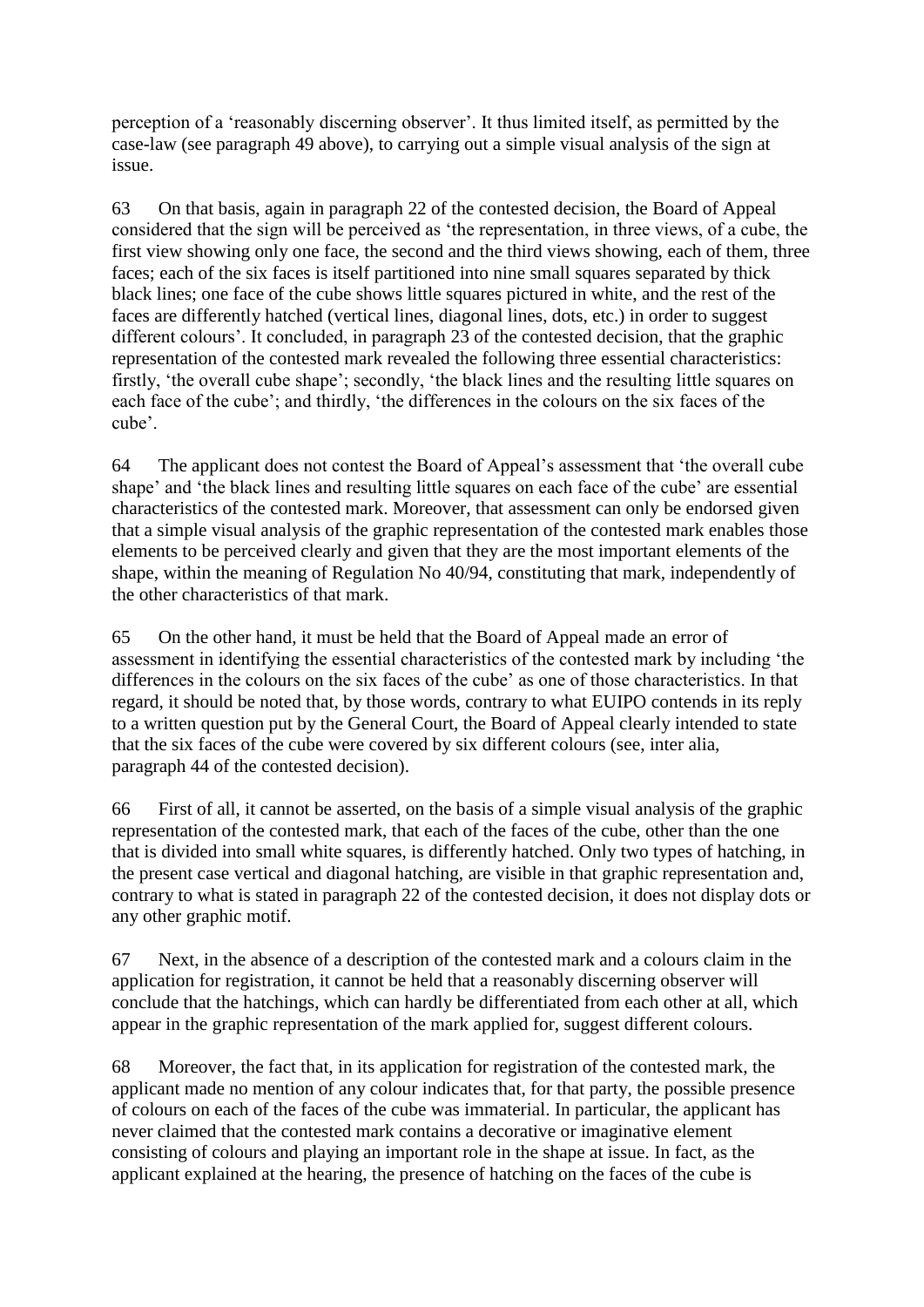primarily intended to allow a graphically clear and intelligible two-dimensional representation of the three-dimensional shape at issue.

69 Lastly, it should be emphasised that, at the hearing, in response to a question put by the General Court, all the parties agreed that the differences in colour on the six faces of the cube did not constitute an essential characteristic of the contested mark, which was noted in the minutes of the hearing.

70 In the light of the foregoing, it must be concluded that the essential characteristics of the contested mark are limited to the overall cube shape, on the one hand, and to the black lines and little squares on each face of the cube, on the other. It should also be noted that those characteristics represent the elements constituting the shape itself, that is to say, the elements that are themselves three-dimensional or which define the contours of the threedimensional shape, as opposed to any other characteristic of the contested mark (see, to that effect and by analogy, judgment of 12 June 2018, *Louboutin and Christian Louboutin*, C-163/16, EU:C:2018:423, paragraphs 21 and 22).

71 However, it must be held that, for the reasons which will be given in the context of the examination of the second part of the first plea below, the error of assessment thus made by the Board of Appeal in identifying the essential characteristics of the contested mark does not affect the legality of the contested decision. Therefore, the applicant's arguments in that regard must be rejected.

## *The second part, alleging an incorrect definition of the intended technical result of the goods concerned and an incorrect assessment of the functionality of the essential characteristics*

72 In the first place, the applicant criticises the Board of Appeal for having narrowly interpreted and defined the intended technical result of the goods concerned. According to the applicant, both the intervener and the Court of Justice, in the judgment on appeal, defined that technical result as 'the rotating capability of individual elements in a three-dimensional "Rubik's Cube"-type puzzle'. In paragraph 39 of the contested decision, the Board of Appeal adopted a narrower definition of that technical result by stating that the function of the goods concerned was 'rotating rows of cubes in order to gather them in the right colours on the six faces of the puzzle'. The Board of Appeal thus included in the definition of the technical result the cube shape of the individual elements of the puzzle and the differences in the colours on the six faces of the cube.

73 In the second place, the applicant submits that none of the essential characteristics of the contested mark identified by the Board of Appeal is necessary to obtain the technical result defined by the Court of Justice in the judgment on appeal.

74 Thus, first, as regards the cube shape, the applicant argues that that technical result can be achieved by any regular geometrical body, such as a pyramid or a sphere.

75 Second, the applicant claims that the grid structure formed by the black lines on each face of the cube does not perform any technical function and is not necessary to rotate the individual elements of the goods concerned. In support of that claim, first of all, it argues that, if the technical result is obtained by a geometrical shape other than that of a cube, the design appearing on the faces of that geometrical shape will be different from the grid structure of the contested mark. Next, it claims that, even if the puzzle is cube-shaped, it does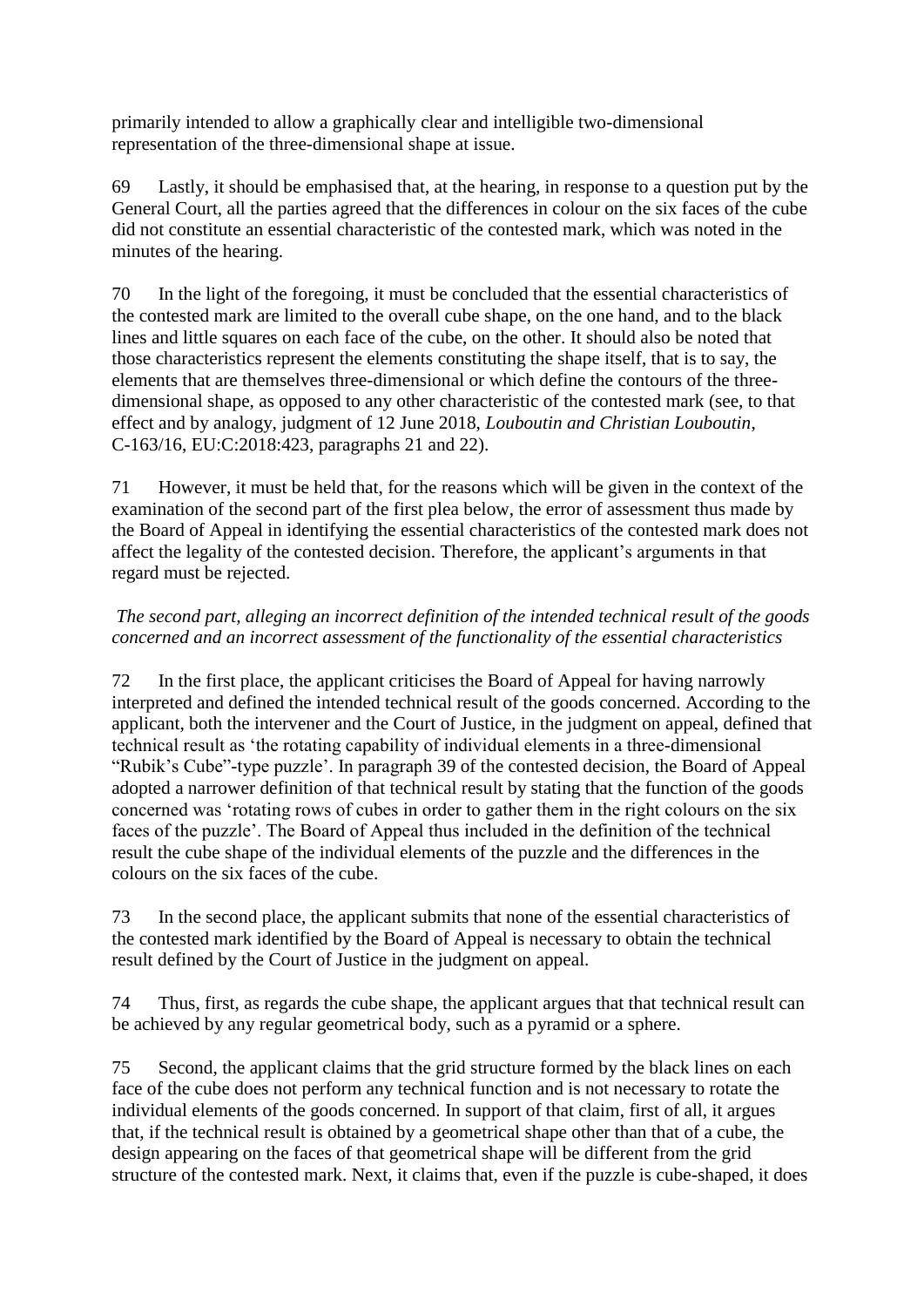not necessarily have to have a '3 x 3 x 3' format, with the result that the grid structure is likely to have different configurations. Lastly, it claims that, in order to obtain the technical result at issue, it is not necessary for the lines to be thick; they can be thinner or even invisible. Nor do the lines have to be black.

76 Third, the applicant claims that, even assuming that the differences in the colours on the six faces of the cube constitute an essential characteristic of the contested mark, they are not necessary to obtain the intended technical result. This can in fact be achieved by affixing, to the faces of the cube, motifs such as letters, numbers, words or customised decorations.

77 EUIPO and the intervener contest the arguments put forward by the applicant.

78 In the first place, as regards the intended technical result of the goods concerned, it must be noted that the Board of Appeal defined it as 'axially rotating, vertically and horizontally, rows of smaller cubes of different colours until the nine squares of each face of the cube show the same colour' (paragraph 32 of the contested decision). Similarly, it stated that the technical function of the goods concerned was 'rotating rows of cubes in order to gather them in the right colours on the six faces of the puzzle' (paragraph 39 of the contested decision) or to 'arrange the smaller cubes coherently on each of the six [faces] of the product' (paragraph 42 of the contested decision).

79 The applicant criticises that definition by arguing that it is narrower than the one adopted both by the Court of Justice in paragraph 51 of the judgment on appeal and by the intervener during the invalidity proceedings.

80 That complaint cannot be accepted.

81 First, as EUIPO quite rightly observes, in paragraph 51 of the judgment on appeal, the Court of Justice merely criticised the General Court's too narrow interpretation of the criteria for assessing Article 7(1)(e)(ii) of Regulation No 40/94. In that paragraph, the Court of Justice explained that the error of law made by the General Court in the original judgment, in which the General Court took the view that for the purpose of examining the functionality of the essential characteristics of the sign concerned, in particular the grid structure on each surface of the cube, the shape at issue, as represented graphically, should have been taken as a basis, without it being necessary to take into consideration any additional circumstances which an objective observer would not have been able to fathom precisely on the basis of the graphic representations of the contested mark, 'such as the rotating capability of individual elements in a three-dimensional "Rubik's Cube"-type puzzle'. In doing so, the Court of Justice did not make any findings of a factual nature and indeed could not have done so in relation to the intended technical result of the goods concerned.

82 Second, it is to no avail that the applicant, referring to Article 76(1) of Regulation No 207/2009, as amended by Regulation 2015/2424, suggests that the Board of Appeal was bound by the definition of the technical result allegedly suggested by the intervener during the invalidity proceedings. While the last sentence of that provision, a sentence which consolidates the earlier case-law of the General Court (judgments of 13 September 2013, *Fürstlich Castell'sches Domänenamt* v *OHIM — Castel Frères (CASTEL)*, T-320/10, EU:T:2013:424, paragraphs 27 and 28, and of 28 September 2016, *European Food* v *EUIPO — Société des produits Nestlé (FITNESS)*, T-476/15, EU:T:2016:568, paragraphs 47 and 48), states that, 'in invalidity proceedings taken pursuant to Article 52, the Office shall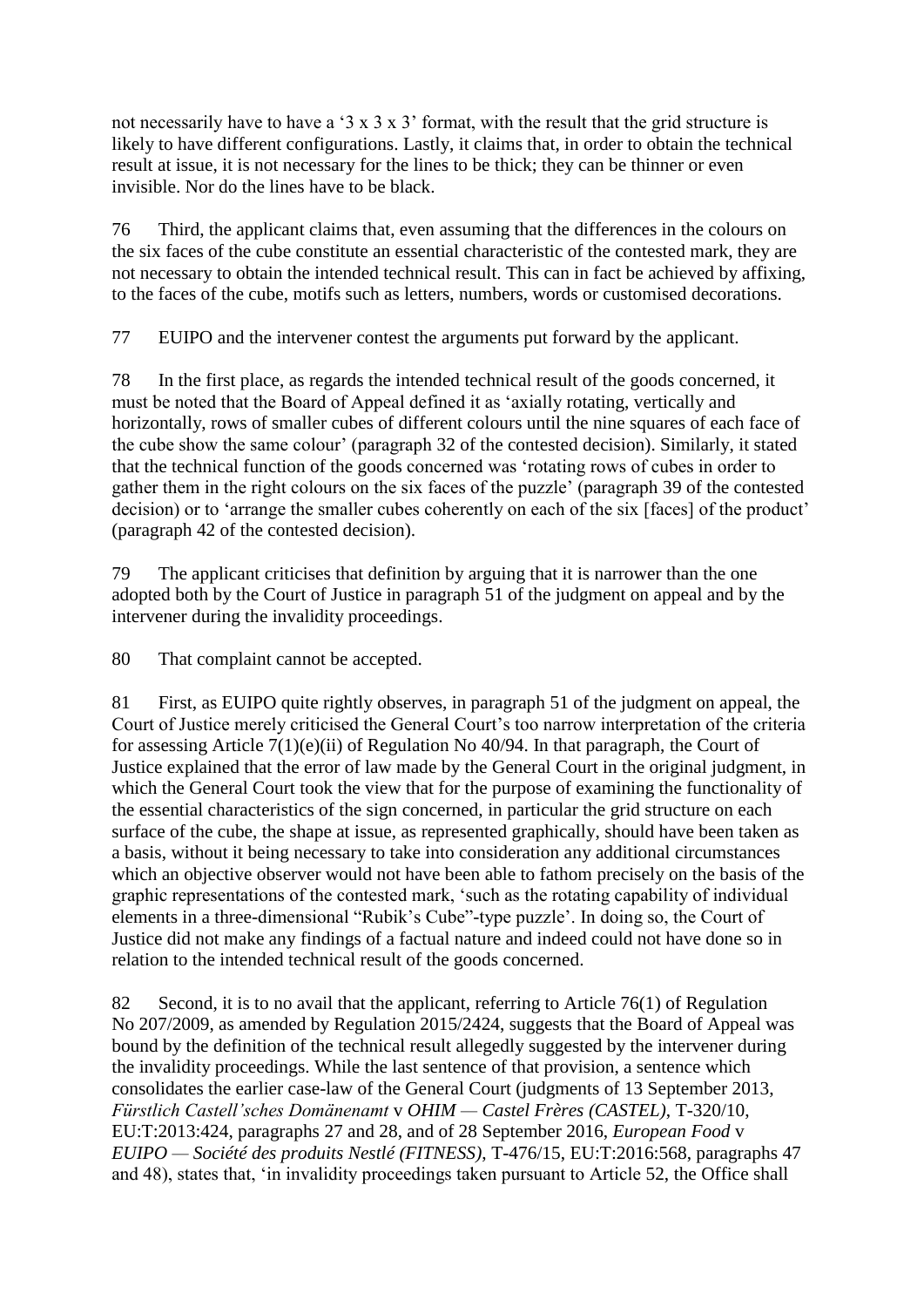limit its examination to the grounds and arguments submitted by the parties', this does not, however, preclude the Board of Appeal, in its own examination of the arguments, facts and evidence submitted by the cancellation applicant, from reaching a different conclusion from that proposed by the latter. Furthermore, while the presumption of validity of the registration restricts EUIPO's obligation to an examination of the relevant facts, it does not preclude it, in particular as regards the matters put forward by the party challenging the validity of the contested mark, from relying, not only on those arguments and any evidence produced by that party in its application for a declaration of invalidity, but also on well-known facts observed by EUIPO in the context of the invalidity proceedings (see, to that effect, judgment of 15 January 2013, *Welte-Wenu* v *OHIM — Commission (EUROPEAN DRIVESHAFT SERVICES)*, T-413/11, not published, EU:T:2013:12, paragraph 24 and the case-law cited).

83 As to the remainder, it must be noted that the applicant does not submit any argument capable of calling into question the very validity of the definition of the technical result put forward by the Board of Appeal in the contested decision. Moreover, that definition can only be upheld. First, as is apparent from paragraphs 27 to 29 of the contested decision and from the observations made and the evidence provided by the applicant during the invalidity proceedings, the sign at issue represents the aspect of the actual goods for which registration was sought, in the present case the 'three-dimensional puzzle ... known as "Rubik's Cube"'. Second, as is apparent from paragraphs 30 to 32 of the contested decision, it is common ground that that product is a game whose purpose is 'completing a cube-shaped threedimensional colour puzzle by generating six differently coloured faces' and that that purpose is achieved by proceeding as described in paragraph 78 above (see also the image submitted by the applicant during the invalidity proceedings and reproduced in paragraph 36 of the contested decision).

84 In the second place, as regards the analysis of the functionality of the essential characteristics of the contested mark, as a preliminary point it is important to note that the Board of Appeal was fully entitled to consider, in paragraph 33 of the contested decision, that it had to be carried out in the light of the actual goods concerned and the intended technical result of those goods, as described in paragraphs 83 and 78 above, respectively.

85 First of all, as regards the essential characteristic consisting of the black lines which intersect, horizontally and vertically, on each of the faces of the cube, dividing each of them into nine small cubes of equal size divided into rows of 3 x 3, it must be held, as was done by the Board of Appeal, that it is necessary to obtain the intended technical result.

86 As is correctly stated by the Board of Appeal in paragraphs 34 to 42 of the contested decision, those black lines actually represent a physical separation between the different small cubes, allowing a player to rotate each row of small cubes independently of each other in order to gather those small cubes, in the desired colour scheme, on the cube's six faces. Such a physical separation is necessary to rotate, vertically and horizontally, the different rows of small cubes by means of a mechanism located in the centre of the cube. Without such a physical separation, the cube would be nothing more than a solid block in which none of the individual elements could move independently of the others.

87 The validity of that finding concerning the technical functionality of the black lines, which cannot be assessed separately from the individual small cubes that they outline, is fully corroborated by the image of the 'Rubik's Cube' reproduced by the Board of Appeal in paragraph 36 of the contested decision, which had been submitted by the applicant during the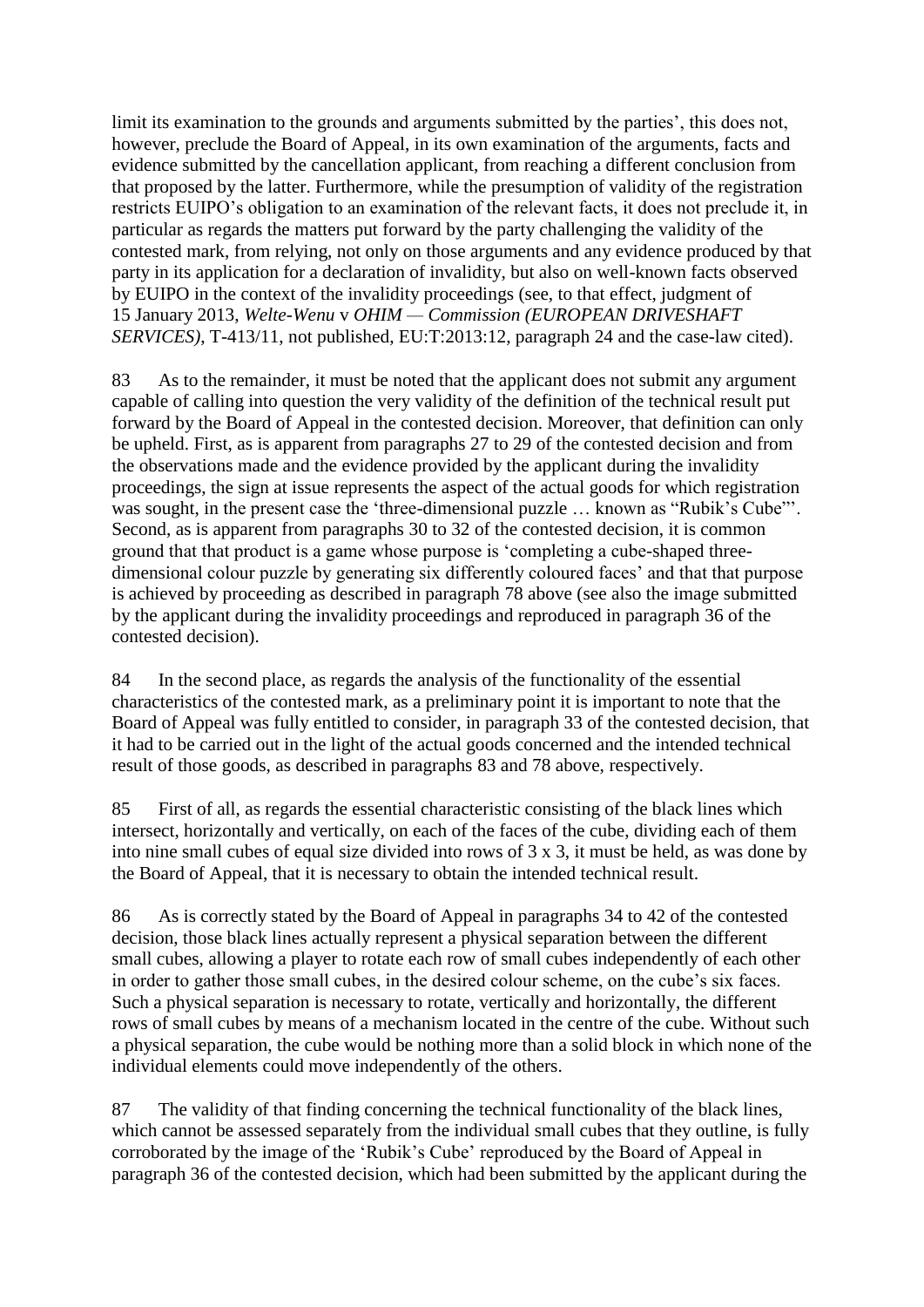invalidity proceedings. In that regard, it should be borne in mind that, as the Court of Justice noted in paragraph 48 of the judgment on appeal, the competent authority, when analysing the functionality of the essential characteristics of a sign, is empowered to take into account additional elements relating to the function of the actual goods concerned.

88 The arguments put forward by the applicant cannot call into question the finding set out in paragraph 86 above. Thus, it is irrelevant that, in the case of a geometrical shape other than a cube, the design consisting of the line pattern on the face or faces of that shape is different from the grid structure of the contested mark. As is evident from the examples of alternative geometrical shapes reproduced by the applicant in the application, in such cases the lines also represent a physical separation between the individual elements, necessary for the rotation of those elements. It is irrelevant, in that regard, that those individual elements are not cubic (see paragraph 46 above; see also, to that effect, judgment of 18 June 2002, *Philips*, C-299/99, EU:C:2002:377, paragraph 83). Similarly, it is irrelevant that, in the case of cubes having a format other than the '3 x 3 x 3' format, the grid structure appearing on their faces has a higher or lower number of horizontal and vertical lines and that the lines may be of a different thickness or colour from those appearing on the contested mark. In all these cases, the lines represent both a physical separation between the small cubes and the division of the cube into rows of small cubes, allowing the latter to rotate. It should be added that, as EUIPO rightly observes, even if, on each of the faces of the cube, the small cubes are fully covered by a colour, without any contrasting effect resulting from the use of another colour on the edges of the cube, the division between the individual small cubes remains visible.

89 Next, as regards the essential characteristic consisting of the overall cube shape, it is also necessary to approve the Board of Appeal's assessment that it is necessary to obtain the intended technical result. As is apparent from paragraph 43 of the contested decision, that assessment is based on the finding that the cube shape is inseparable, on the one hand, from the grid structure, which consists of the black lines that intersect on each of the faces of the cube and divide each of them into nine small cubes of equal size divided into rows of 3 x 3, and, on the other, from the function of the actual goods at issue, which is to rotate, horizontally and vertically, the rows of small cubes. In the light of those factors, the shape of the product is necessarily that of a cube, that is, a regular hexahedron.

90 The applicant's argument based on the existence of alternative geometrical shapes capable of achieving the same intended technical result as that of the actual goods concerned cannot succeed. While it is true that a three-dimensional puzzle with a rotating capability can appear in shapes other than that of a cube, it is, however, irrelevant, as is apparent from the case-law, as regards the examination of the functionality of the essential characteristics of a shape, whether or not there are other shapes which could achieve the same technical result (see, to that effect, judgments of 18 June 2002, *Philips*, C-299/99, EU:C:2002:377, paragraphs 81 to 83, and of 14 September 2010, *Lego Juris* v *OHIM*, C-48/09 P, EU:C:2010:516, paragraphs 53 and 58). It should be emphasised in that context that the registration as a trade mark of a shape is likely to allow the proprietor of that trade mark to prevent other undertakings not only from using the same shape, but also from using similar shapes. A significant number of alternative shapes might therefore become unusable for that proprietor's competitors (judgment of 14 September 2010, *Lego Juris* v *OHIM*, C-48/09 P, EU:C:2010:516, paragraph 56).

91 Lastly, in paragraph 44 of the contested decision, the Board of Appeal took the view that the three-dimensional puzzle could not be used according to its purpose, which is to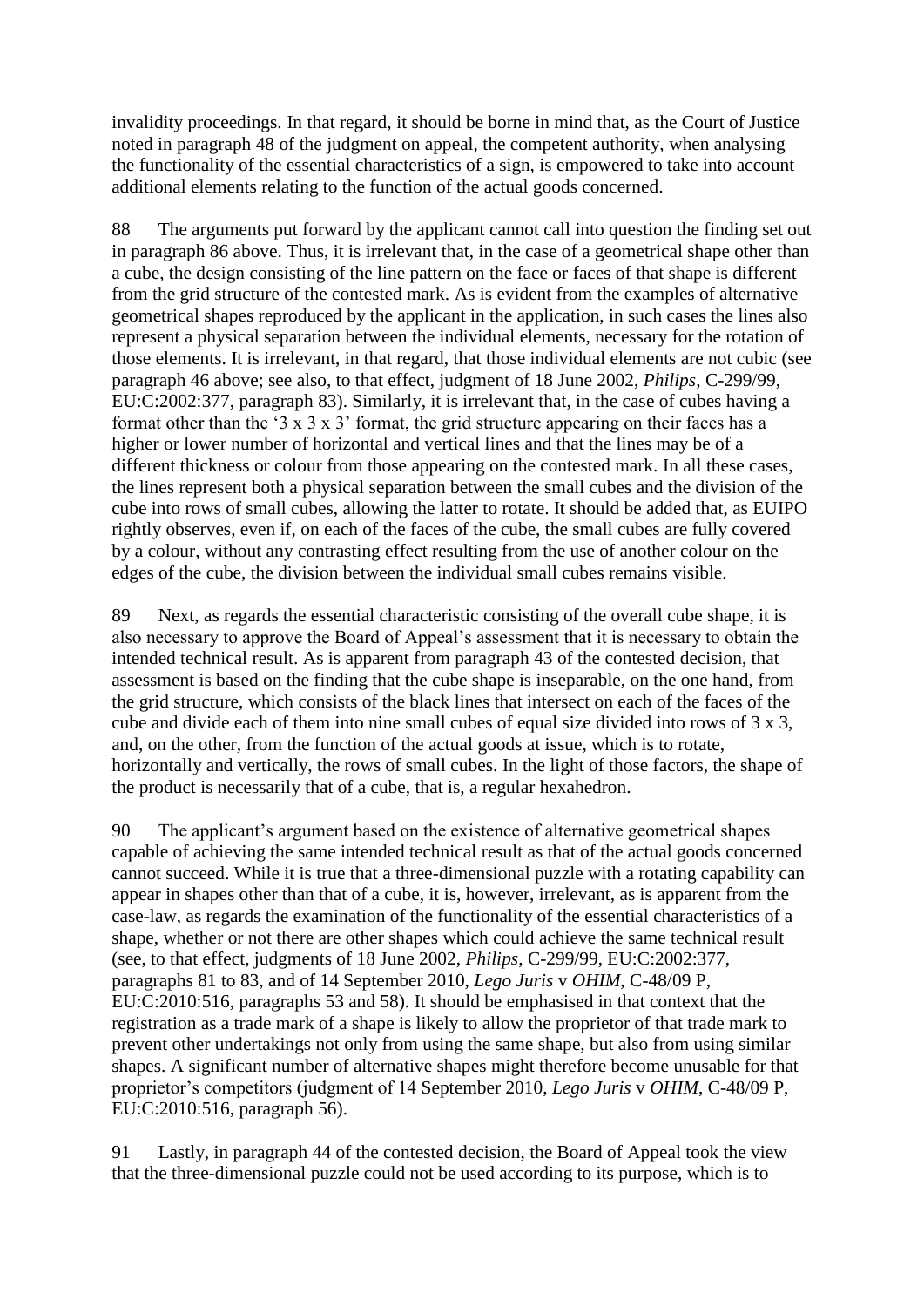rotate it until each of its faces, covered by nine little squares, are of a different colour, if those faces were of the same colour. Accordingly, it concluded that the characteristic of the differences in the colours on the six faces of the cube was necessary to obtain a technical result.

92 As was held in paragraphs 65 to 70 above, the Board of Appeal made an error of assessment in identifying that characteristic as essential. Contrary to the position defended by the Board of Appeal in the contested decision, a simple visual analysis of the graphic representation of the contested mark does not make it possible to discern with sufficient precision the existence of differences in the colours on the six faces of the cube.

93 However, it must be noted that that error of assessment in identifying the essential characteristics of the contested mark does not affect the legality of the contested decision, given that it could not have had a decisive influence on the outcome of the examination carried out in the present case by the Board of Appeal, applying Article  $7(1)(e)(ii)$  of Regulation No 40/94.

94 In that regard, it is necessary to agree with EUIPO's position pursuant to which, for the absolute ground for refusal referred to in that provision to apply, the essential characteristics of the sign at issue must all be technically necessary to obtain the intended technical result of the goods concerned even if they are not sufficient in themselves to achieve that purpose.

95 Thus, in paragraphs 72 to 77 of the judgment of 12 November 2008, *Lego Juris* v *OHIM* — *Mega Brands* (*Red Lego Brick*) (T-270/06, EU:T:2008:483), upheld on appeal by the judgment of 14 September 2010, *Lego Juris* v *OHIM* (C-48/09 P, EU:C:2010:516), the General Court rejected the applicant's complaint in that case that the Grand Board of Appeal had not examined the shape at issue, but the Lego brick as a whole instead, including in its analysis features which were not visible in the graphic representation such as the hollow underside and the secondary projections. The General Court found that, while the Grand Board of Appeal had indeed identified those elements as essential characteristics covered by its analysis, it nonetheless also included all the visible elements in the graphic representation each of which fulfilled specific technical functions and constituted the essential characteristics of the shape at issue. The General Court thus held that, as the Grand Board of Appeal had correctly identified all the essential characteristics of the shape at issue, the fact that it had also taken into account other characteristics had no bearing on the lawfulness of the contested decision in that case. Furthermore, the General Court stated, in paragraph 78 of that judgment, that, when analysing the functionality of the essential characteristics thus determined, there was nothing to prevent the Grand Board of Appeal from taking account of invisible features of the Lego brick, such as the hollow underside and the secondary projections, as well as any other relevant evidence.

96 In other words, as EUIPO quite rightly observes, the absolute ground for refusal provided for in Article 7(1)(e)(ii) of Regulation No 40/94 may apply to signs consisting of the shape of goods the graphic representation of which does not reveal all the elements which are necessary for the implementation of the technical solution concerned, provided it is shown that the implementation of that technical solution cannot be effective without the essential characteristics which are visible in that graphic representation. Moreover, such a consideration underpinned the decision of the Court of Justice to set aside the original judgment in the judgment on appeal. It is apparent from that judgment on appeal that the fact that the rotating capability of the vertical and horizontal lattices of the 'Rubik's Cube'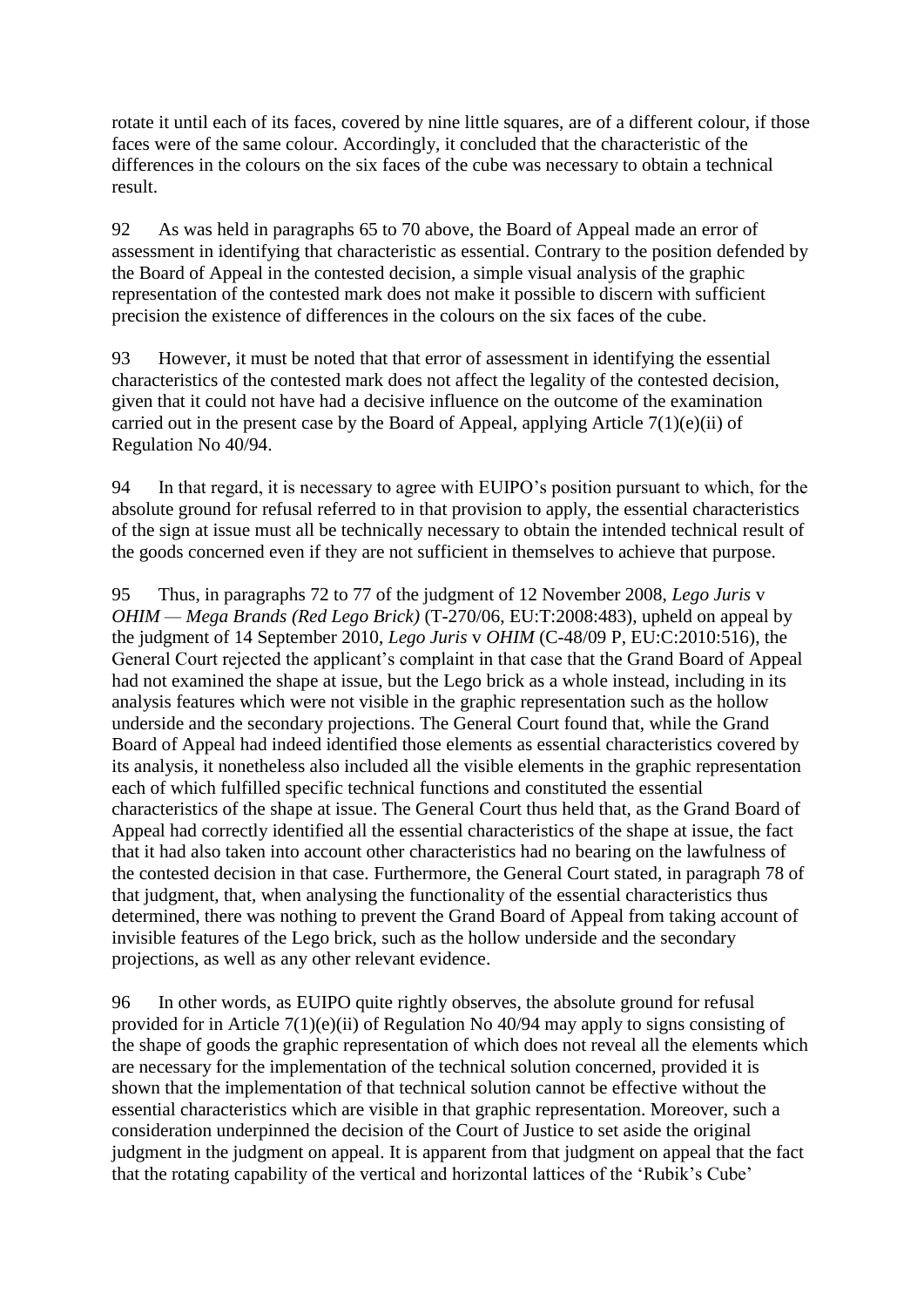resulted from a mechanism internal to the cube, that is, an element which was not visible in the graphic representation of the contested mark, did not prevent the Board of Appeal from being able to have regard to that rotating capability in its analysis of the functionality of the essential characteristics of that mark.

97 As EUIPO also quite rightly points out, if the prohibition under Article  $7(1)(e)(ii)$  of Regulation No 40/94 only applied to shapes the graphic representation of which reveals all the characteristics allowing a product to perform its technical function, it could easily be circumvented. It would be sufficient to omit, in the graphic representation, a characteristic without which that technical function could not be achieved, notwithstanding the fact that that function requires the presence of all the essential characteristics displayed in the sign at issue. If this were the case, the provision referred to above would not safeguard the public interest in competitors being able to use technical solutions which are not, or no longer, protected by a patent.

98 In the present case, given that the two characteristics of the contested mark which have been correctly identified as essential by the Board of Appeal, in the present case the overall cube shape, on the one hand, and the black lines and the little squares on each face of the cube, on the other, are necessary to obtain the intended technical result of the actual goods concerned (see paragraphs 85 to 90 above), it must be concluded that that mark falls within the ground referred to in Article 7(1)(e)(ii) of Regulation No 40/94.

99 The fact that the Board of Appeal has included in its reasoning the well-known characteristic of the 'Rubik's Cube', relating to differences in the colours on the six faces of the cube, in no way affects that conclusion. Such an element which is not visible in the graphic representation of the contested mark could, like the mechanism internal to the 'Rubik's Cube', which allows the rotation, vertically and horizontally, of rows of small cubes, legitimately be taken into account by the Board of Appeal when assessing the functionality of the two correctly identified essential characteristics of that mark. It must be noted in that regard that the applicant has, moreover, never explained to what extent the fact of having incorrectly identified as an essential characteristic the differences in the colours on the six faces of the cube could have an effect on the operative part of the contested decision.

100 In the light of the foregoing, the second part of the first plea must be rejected.

101 The first plea must therefore be rejected in its entirety.

# *Second plea, alleging infringement of Article 76(1) of Regulation No 207/2009*

102 The applicant claims that, in identifying the differences in the colours on the six faces of the cube as an essential characteristic, the Board of Appeal extended its examination to an issue on which none of the parties to the invalidity proceedings had submitted arguments, thus infringing Article 76(1) of Regulation No 207/2009, as amended by Regulation 2015/2424. Both the applicant and the intervener have identified as essential characteristics only the overall cube shape and the grid structure appearing on each of the faces of that cube.

103 EUIPO and the intervener dispute the applicant's arguments.

104 Inasmuch as it was found in paragraphs 65 to 70 above that the Board of Appeal made an error of assessment in considering that the differences in the colours on the six faces of the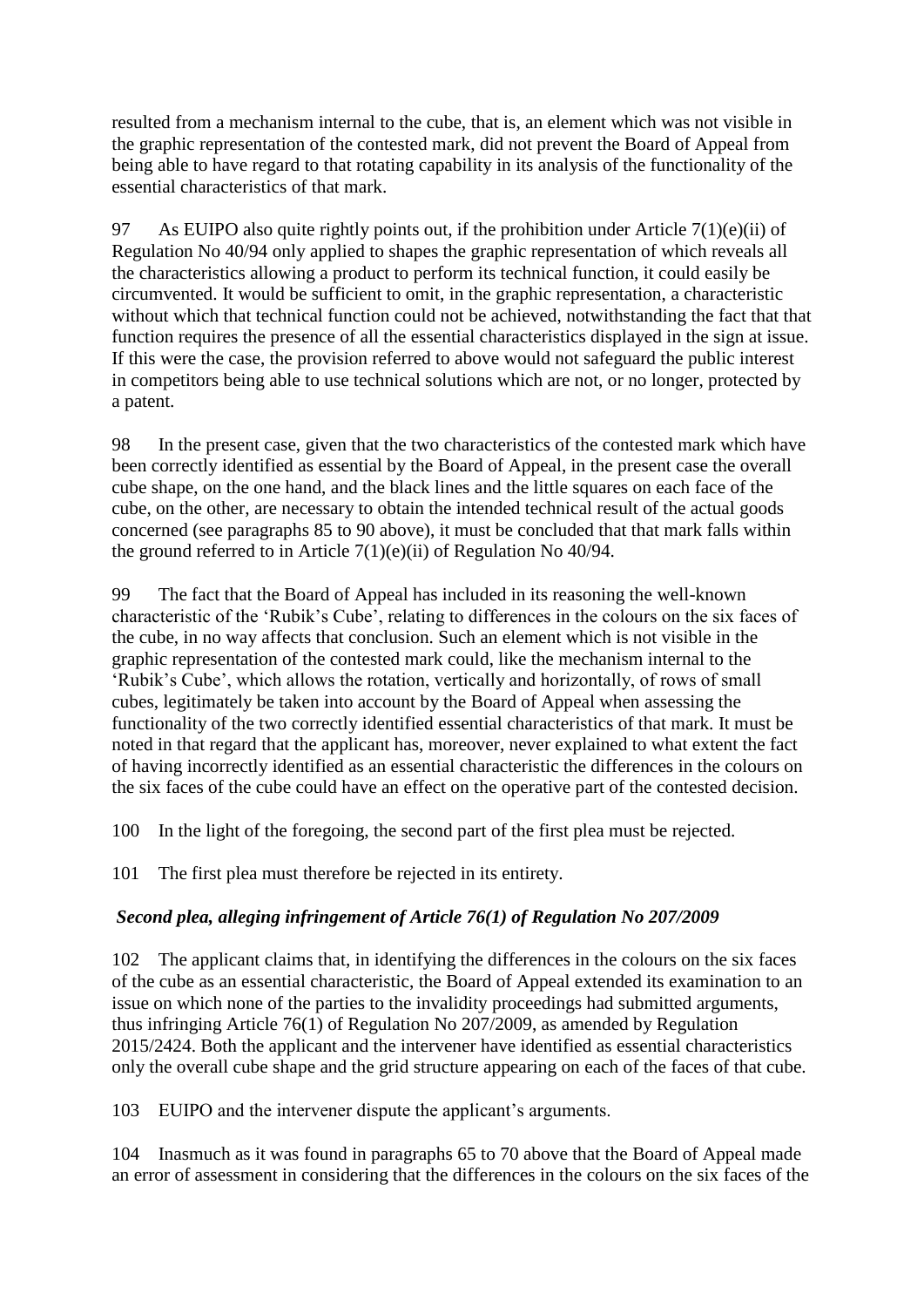cube constituted an essential characteristic of the contested mark, there is no need to examine the second plea.

## *Third plea, alleging infringement of the second sentence of Article 75(1) of Regulation No 207/2009*

105 The applicant submits that the Board of Appeal's conclusion that the differences in the colours on the six faces of the cube constitute an essential characteristic of the contested mark was made without the parties to the invalidity proceedings having first had the opportunity to present their comments in that regard. Consequently, the Board of Appeal infringed the second sentence of Article 75(1) of Regulation No 207/2009, as amended by Regulation 2015/2424.

106 EUIPO and the intervener dispute the applicant's arguments.

107 According to the second sentence of Article 75(1) of Regulation No 207/2009, as amended by Regulation 2015/2424, EUIPO's decisions are to be based only on reasons or evidence on which the parties have had an opportunity to present their comments.

108 Inasmuch as it was found in paragraphs 65 to 70 above that the Board of Appeal made an error of assessment in considering that the differences in the colours on the six faces of the cube constituted an essential characteristic of the contested mark, there is no need to examine the third plea.

# *The fourth plea, alleging infringement of Article 65(6) of Regulation No 207/2009*

109 The fourth plea, alleging infringement of Article 65(6) of Regulation No 207/2009, as amended by Regulation 2015/2424, is divided into two parts.

110 In the first part, the applicant criticises the Board of Appeal for re-identifying the essential characteristics of the contested mark. In paragraph 41 of the judgment on appeal, the Court of Justice did not criticise the finding of the General Court.

111 In the second part, the applicant criticises the Board of Appeal for having adopted a different definition of the intended technical result of the goods concerned from that adopted by the Court of Justice in the judgment on appeal.

112 EUIPO and the intervener dispute the applicant's arguments.

113 As regards the first part of the fourth plea, it must be held that, as EUIPO rightly argues, in paragraph 41 of the judgment on appeal, the Court of Justice merely summarised the findings of fact made by the General Court in the original judgment, which were not challenged by the parties in the appeal. It did not rule on the finding of the General Court that the essential characteristics of the contested mark are limited to the cube per se and the grid structure which appears on each face of that cube.

114 As regards the second part of the fourth plea, it must be rejected on the grounds already set out in paragraph 81 above.